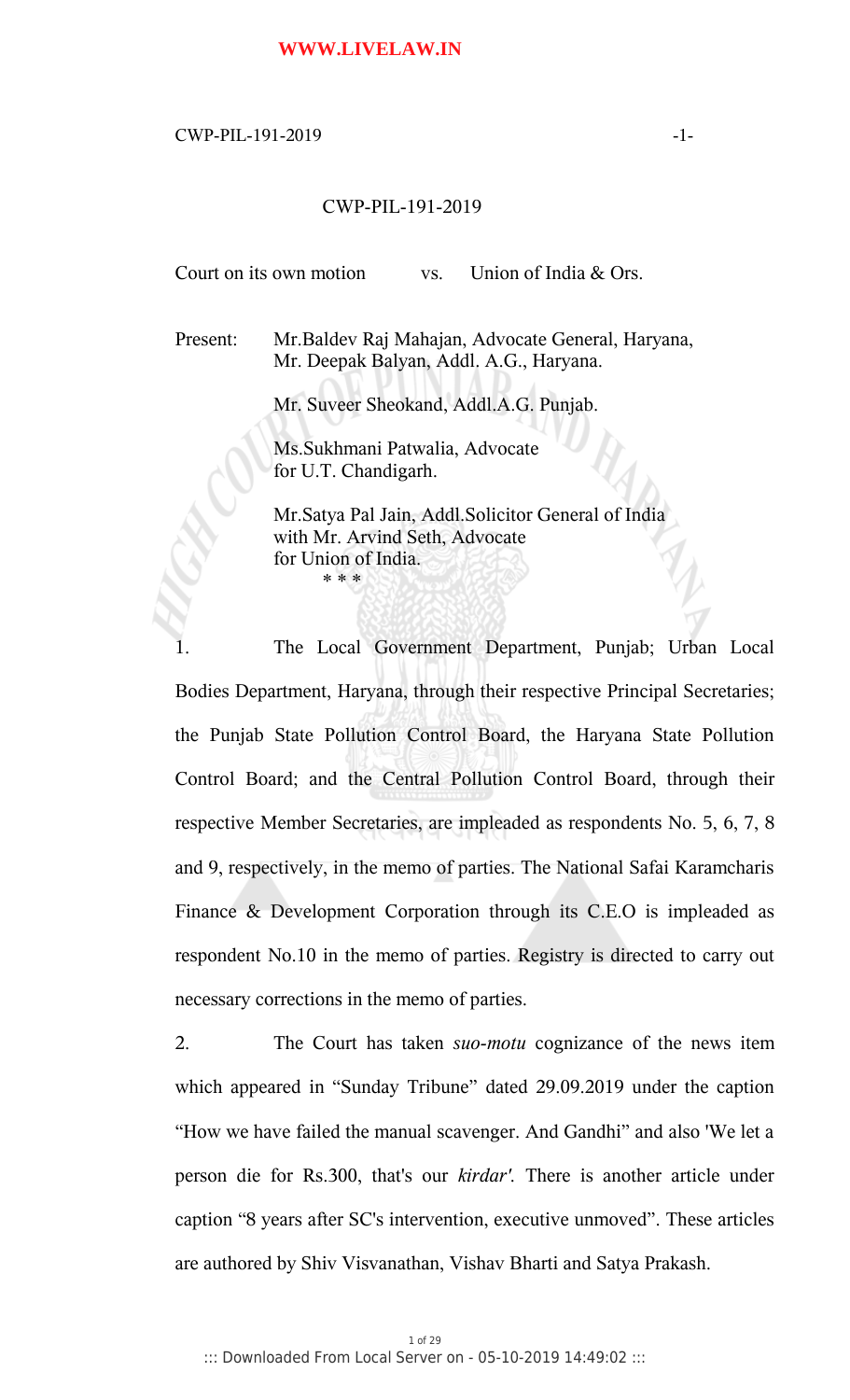### $CWP-PIL-191-2019$   $-2-$

3. In the article written by Shiv Visvanathan, the learned author has highlighted "A scavenger dying in a drain is the epitome of unthinking urban violence. Manual scavenging has to be rethought and in the failure of rethinking lies the failure of Indian democracy to rethink citizenship and livelihood". It is also stated that the status of the scavenger is an index of well being. The status of the scavenger shows the emptiness of current Gandhian thought and its alienation from justice. The scavenger is a reminder that democracy has a deodorised conscience. When it wears out, it stinks.

4. In the article written by Vishav Bharti, it is stated that eight decades back, the Mahatma compared the work of a scavenger to the services offered by a mother to her children. Vishav, an LLM student at Guru Nanak Dev University has told the author of the article that in almost 20 per cent of the area, residents make septic tanks outside their homes and the scavengers clean it manually.

5. According to the report of the National Commission for Safai Karamcharis, 30 persons have lost lives in manholes across Punjab since 1993.

6. In article written by Satya Prakash, various articles of the Constitution have been mentioned including a picture showing the man being lowered into manhole with rope.

7. The Parliament has enacted the Act called The Prohibition of Employment as Manual Scavengers and their Rehabilitation Act, 2013 (hereinafter referred as "Act") prohibiting employment as manual scavengers, rehabilitation of manual scavengers and their families, and for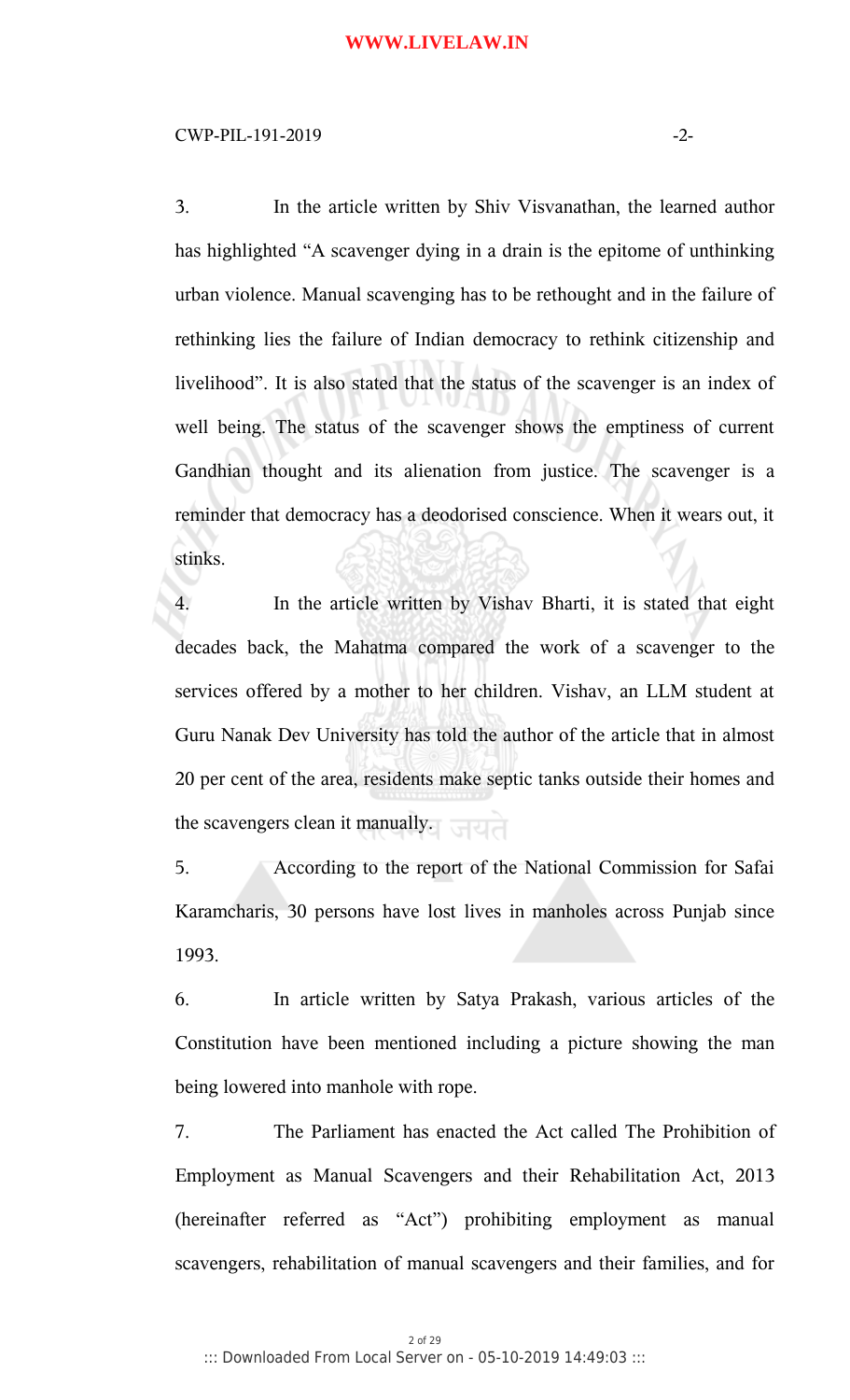### $CWP-PIL-191-2019$   $-3-$

matters connected therewith. According to the aims and objects of the Act, the right to live with dignity is also implicit in the Fundamental Rights guaranteed in Part III of the Constitution. Article 46 of the Constitution, *inter alia* provides that the State shall protect the weaker sections, and, particularly, the Scheduled Castes and the Scheduled Tribes from social injustice and all forms of exploitation. The dehumanising practice of manual scavenging, arising from the continuing existence of insanitary latrines and a highly iniquitous caste system, still persists in various parts of the country, and the existing laws have not proved adequate in eliminating the twin evils of insanitary latrines and manual scavenging.

8. Section 2 (d) defines "hazardous cleaning" as under:-

"(d) "hazardous cleaning" by an employee, in relation to a sewer or septic tank, means its manual cleaning by such employee without the employer fulfilling his obligations to provide protective gear and other cleaning devices and ensuring observance of safety precautions, as may be prescribed or provided in any other law, for the time being in force or rules made thereunder;"

Section 2 (e) defines "insanitary latrine" as under:-

"(e) "insanitary latrine" means a latrine which requires human excreta to be cleaned or otherwise handled manually, either *in situ*, or in an open drain or pit into which the excreta is discharged or flushed out, before the excreta fully decomposes in such manner as may be prescribed."

Section 2 (g) defines "manual scavenger" as under:-

"(g) "manual scavenger" means a person engaged or employed, at the commencement of this Act or at any time thereafter, by an individual or a local authority or an agency or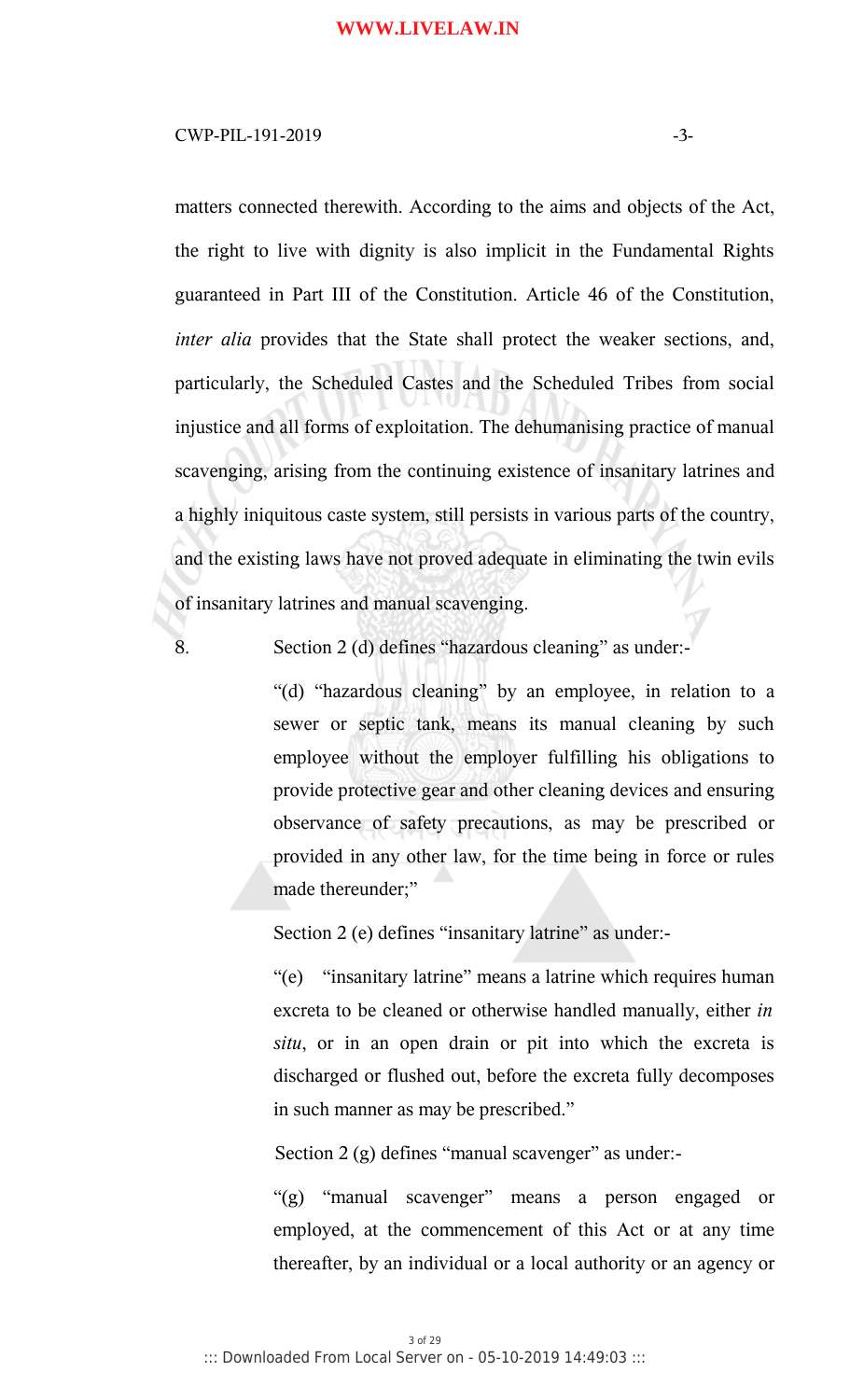a contractor, for manually cleaning, carrying, disposing of, or otherwise handling in any manner, human excreta in an insanitary latrine or in an open drain or pit into which the human excreta from the insanitary latrines is disposed of, or on a railway track or in such other spaces or premises, as the Central Government or a State Government may notify, before the excreta fully decomposes in such manner as may be prescribed, and the expression "manual scavenging" shall be construed accordingly."

Section 2 (p) defines "septic tank" as under:-

(p) "septic tank" means a water-tight settling tank or chamber, normally located underground, which is used to receive and hold human excreta, allowing it to decompose through bacterial activity;

Section 2 (q) defines "sewer" as under:-

(q) "sewer" means an underground conduit or pipe for carrying off human excreta, besides other waste matter and drainage wastes;

9. Section 4 provides that local authority shall conduct a survey to identify insanitary latrines and provide sanitary community latrines. Section 5 prohibits insanitary latrines and employment and engagements of manual scavenger. Section 7 provides that no person, local authority or any agency shall, from such date as the State Government may notify, which shall not be later than one year from the date of commencement of this Act, engage or employ, either directly or indirectly, any person for hazardous cleaning of a sewer or a septic tank. Section 8 provides that whoever contravenes the provisions of section 5 or section 6 shall for the first contravention be punishable with imprisonment for a term which may extend to one year or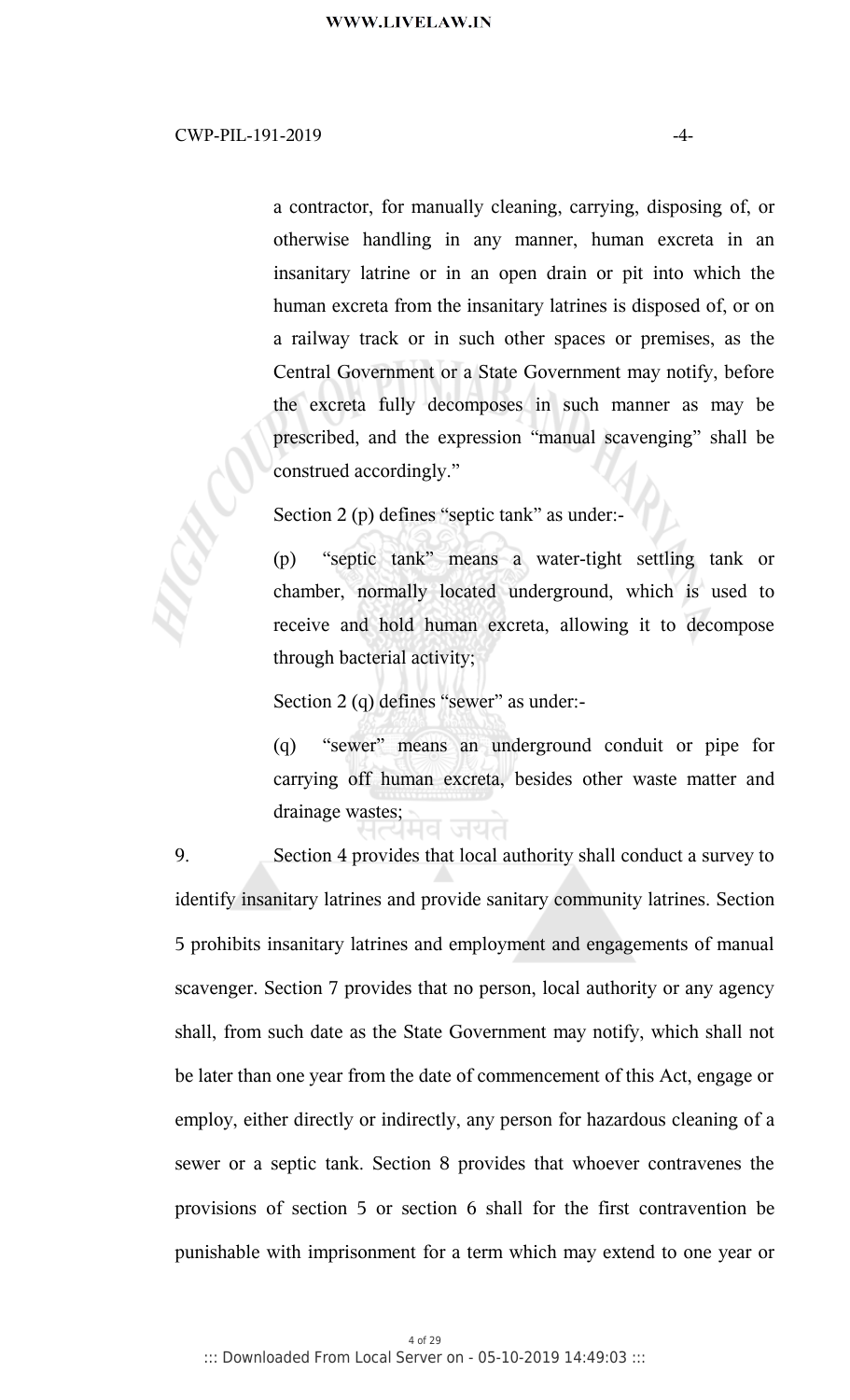# $CWP-PIL-191-2019$   $-5-$

with fine which may extend to fifty thousand rupees or with both, and for any subsequent contravention with imprisonment which may extend to two years or with fine which may extend to one lakh rupees, or with both. Section 9 provides that whoever contravenes the provisions of section 7 shall for the first contravention be punishable with imprisonment for a term which may extend to two years or with fine which may extend to two lakh rupees or with both, and for any subsequent contravention with imprisonment which may extend to five years or with fine which may extend to five lakh rupees, or with both. Section 11 provides that every municipality shall conduct survey to find out manual scavenges in urban areas. Section 13 provides for their rehabilitation. Chapter V deals with implementing authorities. Section 18 provides that the appropriate Government may confer such powers and impose such duties on local authority and District Magistrate as may be necessary to ensure that the provisions of this Act are properly carried out, and a local authority and the District Magistrate may, specify the subordinate officers, who shall exercise all or any of the powers. Chapter VII provides for constitution of Vigilance Committees. Functions of Vigilance Committee are provided under Section 25. Section 33 enunciates that it shall be the duty of every local authority or other agency to use appropriate technological appliances for cleaning of sewers, septic tanks and other spaces within their control with a view to eliminating the need for the manual handling of excreta in the process of cleaning.

10. The Government of Punjab has issued notification on 08.07.2016 under Section 7 of the Act stating therein that no person, local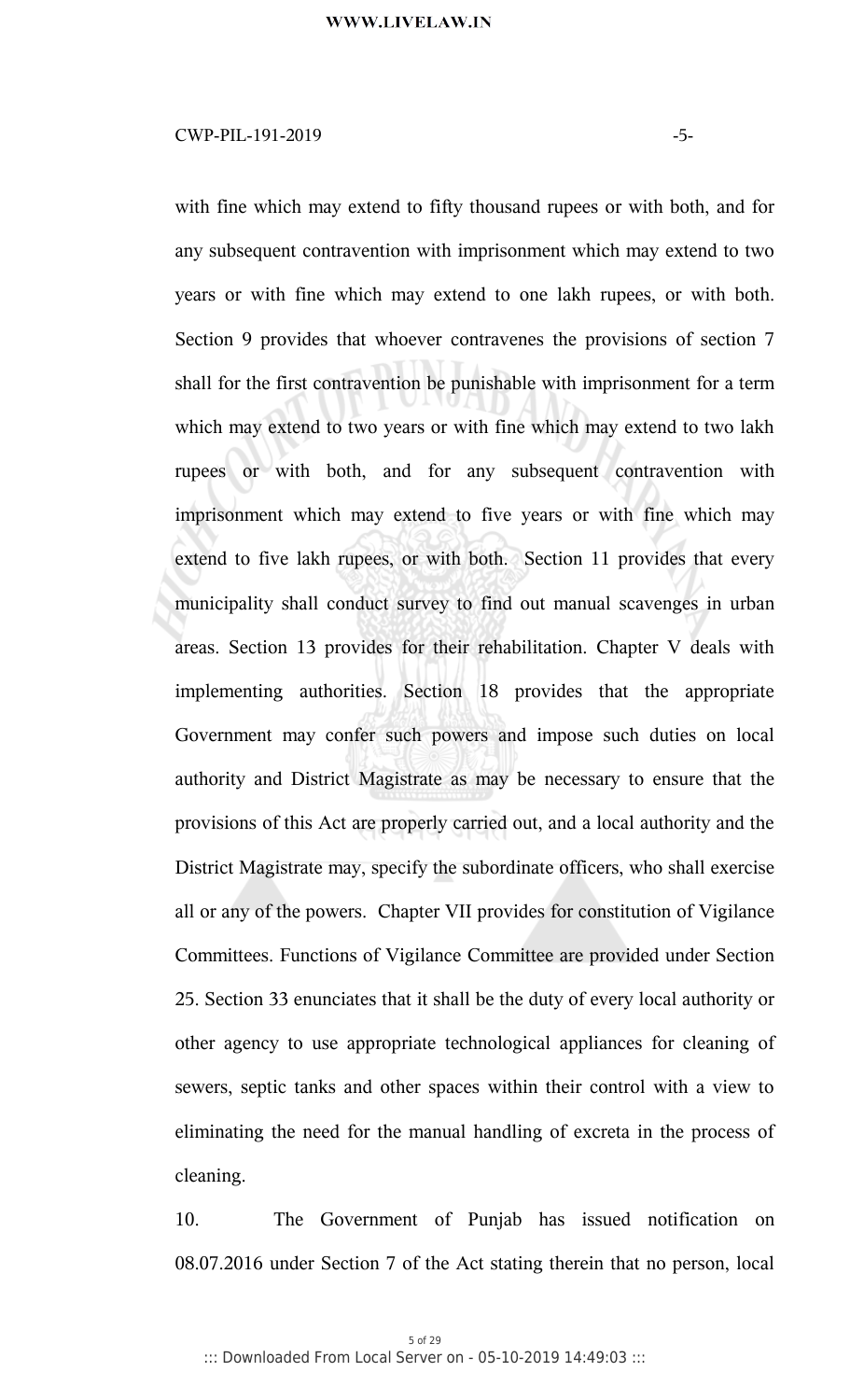### $CWP-PIL-191-2019$   $-6-$

authority or any agency shall engage or employ, either directly or indirectly, any person for hazardous cleaning of a sewer or septic tank from the date of publication of the notification. Vide notification dated 20.02.2015, the State of Punjab has appointed all Chief Sanitary Inspectors and Sanitary Inspectors working in various Municipal Corporations, Municipal Councils and Nagar Panchayats in the State of Punjab to be Inspectors for the purposes of the Act.

11. The State of Punjab has placed before us the details of the implementation of Act. According to the information, 1,00,555 sanitary latrines have been constructed. 10,564 community/public toilet seats under Swachh Bharat Mission have been constructed. These details have been provided by the Local Self Government. 86 manual scavengers were identified. 38 manual scavengers were rehabilitated. There are 10 Municipal Corporations in the State of Punjab. There are 157 Nagar Palika/ Municipalities. The compensation of Rs.10 lacs has been paid to the family of persons who have lost their lives while undertaking hazardous jobs in districts of Amritsar, Ludhiana, Patiala, Jalandhar, Ferozepur, Barnala, Bathinda and Tarn Taran.

12. The Sub Divisional Engineer, Urban Local Bodies, Haryana only issued a letter dated 30.04.2019 banning hazardous cleaning of sewer/septic tank manually but separate notification under Section 7 has not been issued.

13. According to Section 5, no person, local authority or any agency, after the date of commencement of the Act, permit construction of an insanitary latrine or engage or employ, either directly or indirectly, a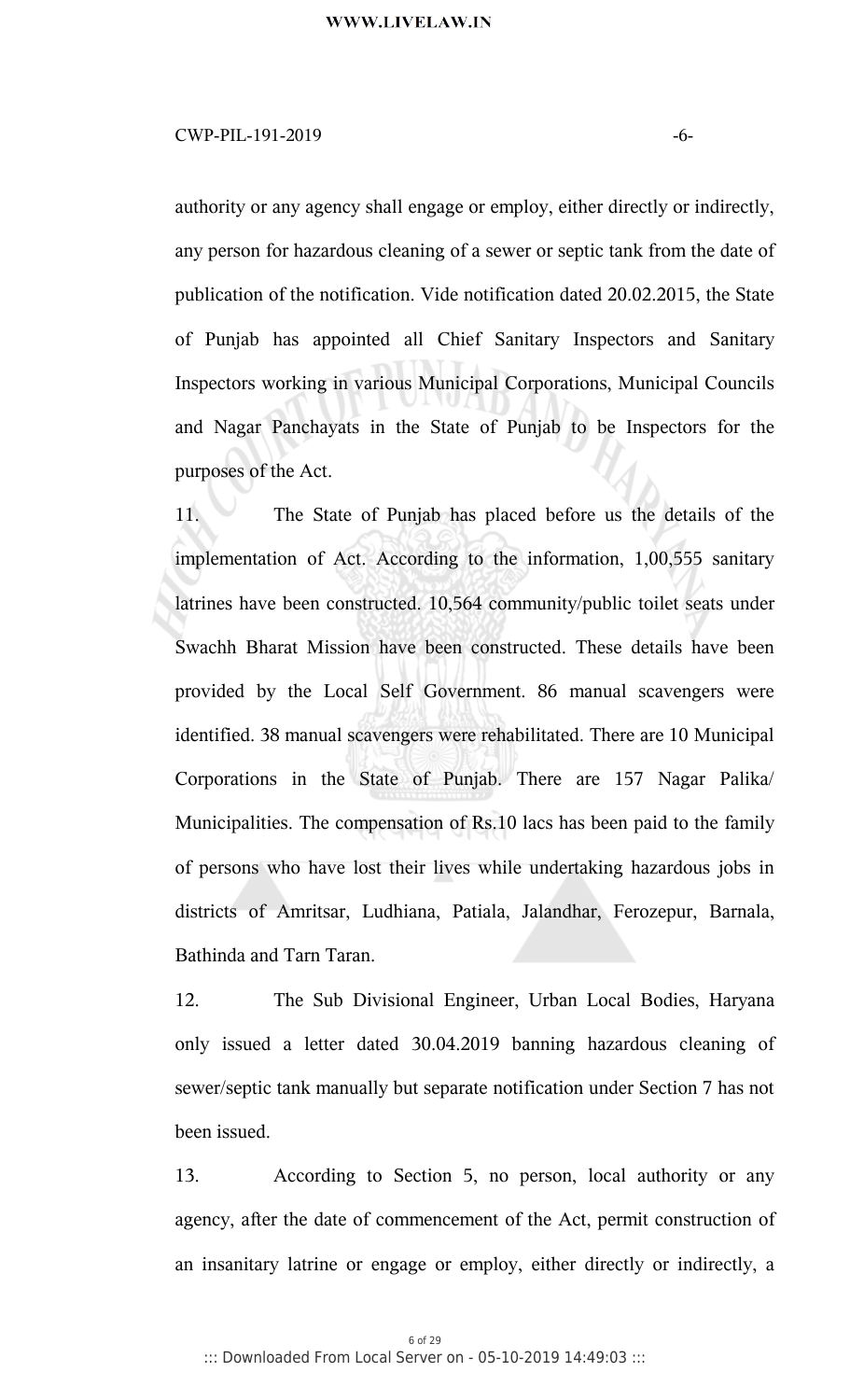# $CWP-PIL-191-2019$   $-7-$

manual scavenger and every person so engaged or employed shall stand discharged immediately from any obligation, express or implied, to do manual scavenging. Every insanitary latrine existing on the date of commencement of the Act, i.e. 18.09.2013, shall either be demolished or be converted into a sanitary latrine by the occupier. According to Section 6, any contract, agreement or instrument entered into or executed before the date of commencement of the Act, engaging or employing a person for the purpose of manual scavenging shall be terminated. Section 7, as noticed hereinabove, specifically provides that no person, local authority or any agency shall, from such date as the State Government may notify, which shall not be later than one year from the date of commencement of this Act, engage or employ, either directly or indirectly, any person for hazardous cleaning of a sewer or a septic tank.

14. The State of Punjab has already issued the notification on 08.07.2016. The State of Haryana has issued a letter dated 30.04.2019. In the State of Haryana also, scavengers have died at Rohtak while cleaning sewer lines. The U.T. Chandigarh has issued notification on 06.04.2018 under Section 7 of the Act.

15. It is duty cast upon the States of Punjab, Haryana and U.T. Chandigarh to ensure that no person is engaged as manual scavengers. No person can be engaged or employed either directly or indirectly for hazardous cleaning of sewer or septic tanks manually. It is extra duty cast upon all the Municipal Corporations, Municipalities and Nagar Panchayats in the States of Punjab, Haryana and U.T. Chandigarh to ensure that all the sewers, septic tanks and others spaces are cleaned by using appropriate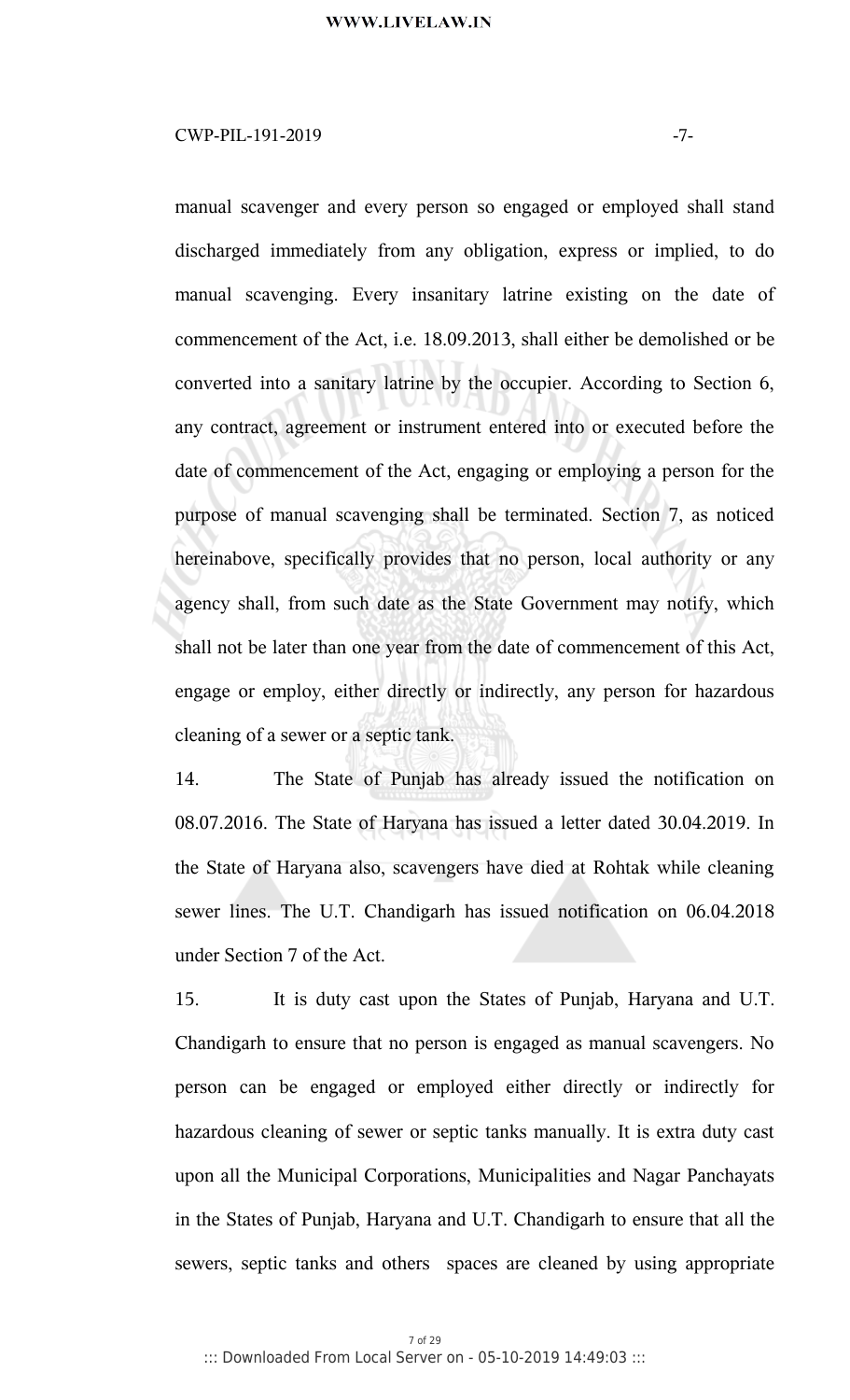# $CWP-PIL-191-2019$   $-8-$

technological appliances.

16. The employment or engagement of manual scavengers for cleaning of human excreta in sewer lines, septic tanks and manholes is violation of their human rights. It is a dehumanising practice. It cannot be permitted to continue in perpetuity.

17. The dignity of every individual including a dignified life is covered under Article 21 of the Constitution of India. Article 42 provides that there should be just and humane conditions of work. Article 46 provides for promotion of education and economic interests of the Scheduled Castes and Scheduled Tribes and other weaker sections.

18. According to the latest Annual Report 2018-2019 published by the Department of Social Justice and Empowerment, there are 34,749 manual scavengers in India identified upto 31.03.2019, in addition to 14,505 manual scavengers identified by 13 States as per the provisions of "Prohibition of Employment as Manual Scavengers and their rehabilitation Act, 2013". Thus, total of 49,254 manual scavengers have been identified upto 31.03.2019. The National Safai Karamcharis Finance & Development Corporation (NSKFDC), a wholly owned Govt. of India Undertaking under the Ministry of Social Justice & Empowerment was set up on 24.01.1997 as an Apex Corporation for the all round socio-economic upliftment of the Safai Karamcharis (including waste pickers), Manual Scavengers and their dependents throughout India. Various schemes for disbursement of loans have been launched known as Mahila Samridhi Yojana, Mahila Adhikarita Yojana, Micro Credit Finance, and Swachhta Udyami Yojana. The Ministry of Social Justice and Empowerment has designated NSKFDC as Nodal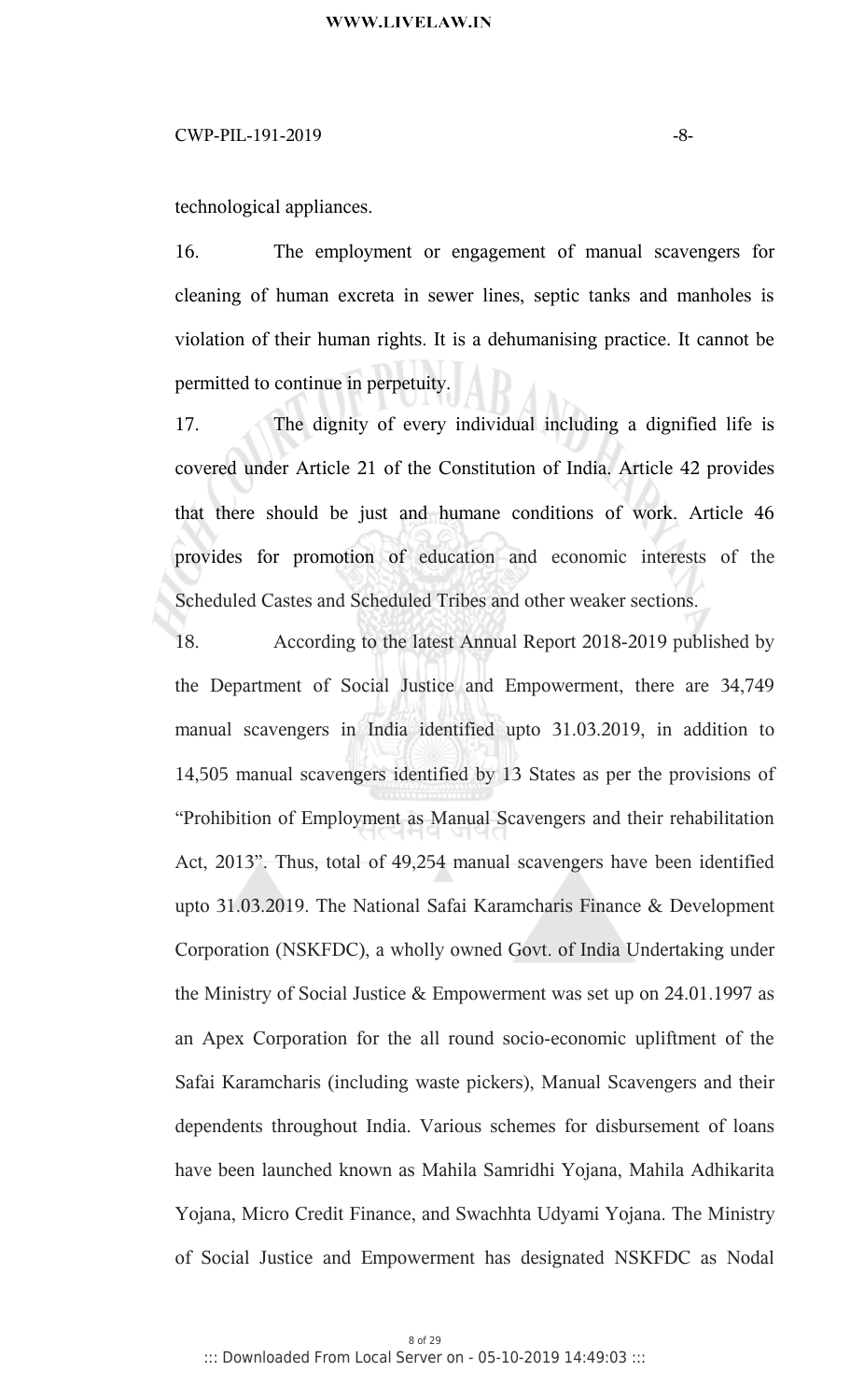# $CWP-PIL-191-2019$   $-9-$

Agency for implementing Self Employment Scheme for Rehabilitation of Manual Scavengers. According to it, manual scavengers and their dependents are entitled to one time cash assistance of Rs.40,000/-; skilled development training upto a maximum period of two years with a stipend  $\omega$ Rs.3000/- per month; loans for sustainable livelihood projects upto Rs.15 lacs at concessional rates of interest with a capital subsidy upto a maximum of Rs.3.25 lacs.

19. According to the news item issued by the Government of India, Ministry of Social Justice & Empowerment, there were 91 scavengers in the State of Punjab.

20**.** The scavengers are exposed to viral and bacterial infections that affect their skin, eyes, limbs, respiratory and gastrointestinal systems. They live in deplorable conditions. We can take judicial notice of the fact that garbage/waste is dumped on the roads, streets and public places in the cities and villages. There is no segregation of municipal waste. The medical waste is not being treated and disposed of in accordance with law. The walls are defaced by putting unauthorised posters/advertisements etc.

21. Their Lordships of the Hon'ble Supreme Court in *Delhi Jal Board Vs. National Campaign for Dignity and Rights of Sewerage and Allied Workers and others, (2011) 8 Supreme Court Cases 568* have held that the appeal was also illustrative of how the State apparatus is insensitive to the safety and well-being of those who are, on account of sheer poverty, compelled to work under most unfavourable conditions and regularly face the threat of being deprived of their life. In the last 63 years, Parliament and the State Legislatures have enacted several laws for achieving the goals set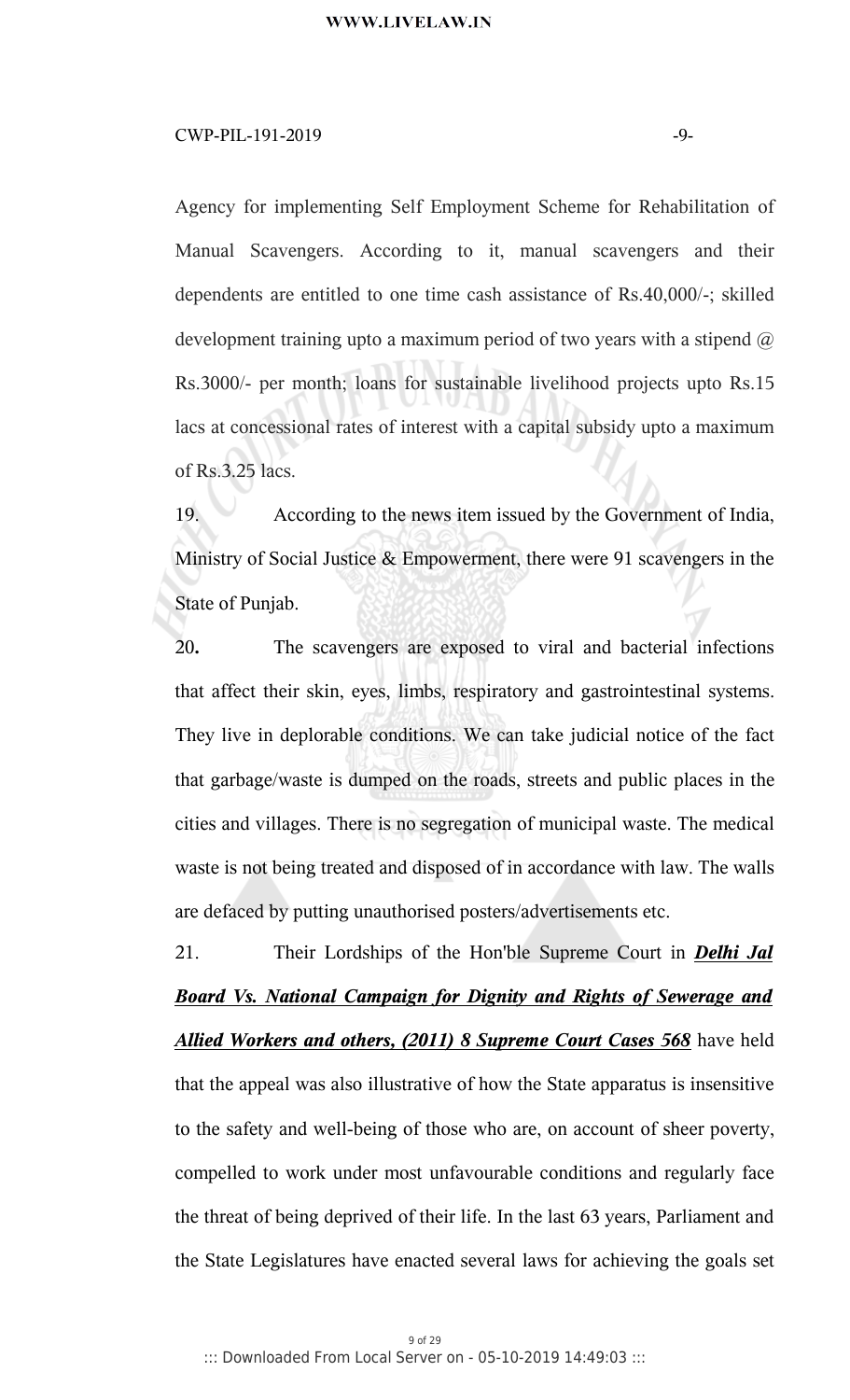# $CWP-PIL-191-2019$   $-10-$

out in the Preamble but their implementation has been extremely inadequate and tardy and benefit of welfare measures enshrined in those legislations has not reached millions of poor, downtrodden and disadvantaged sections of the society. The State and its agencies/instrumentalities cannot absolve themselves of the responsibility to put in place effective mechanism for ensuring safety of the workers employed for maintaining and cleaning the sewage system. The human beings who are employed for doing the work in sewers cannot be treated as mechanical robots, who may not be affected by poisonous gases in the manholes. Given the option, no one would like to enter the manhole of sewage system for cleaning purposes, but there are people who are forced to undertake such hazardous jobs with the hope that at the end of the day they will be able to make some money and feed their family. It will be a tragic and sad day when the superior courts will shut their doors for those, who without any motive for personal gain orother extraneous reasons, come forward to seek protection and enforcement of the legal and constitutional rights of the poor, downtrodden and disadvantaged sections of the society. Their Lordships have held as under :-

> *"1. Leave granted. This appeal filed by Delhi Jal Board for setting aside an interlocutory order passed by the Division Bench of the Delhi High Court whereby it has been directed to deposit Rs.79,000/- with Delhi High Court Legal Services Committee in addition to Rs.1.71 lacs already paid to the families of the deceased worker, namely, Rajan is one of the several thousand cases filed by the State and/or its agencies/instrumentalities to challenge the orders passed by the High Courts for ensuring*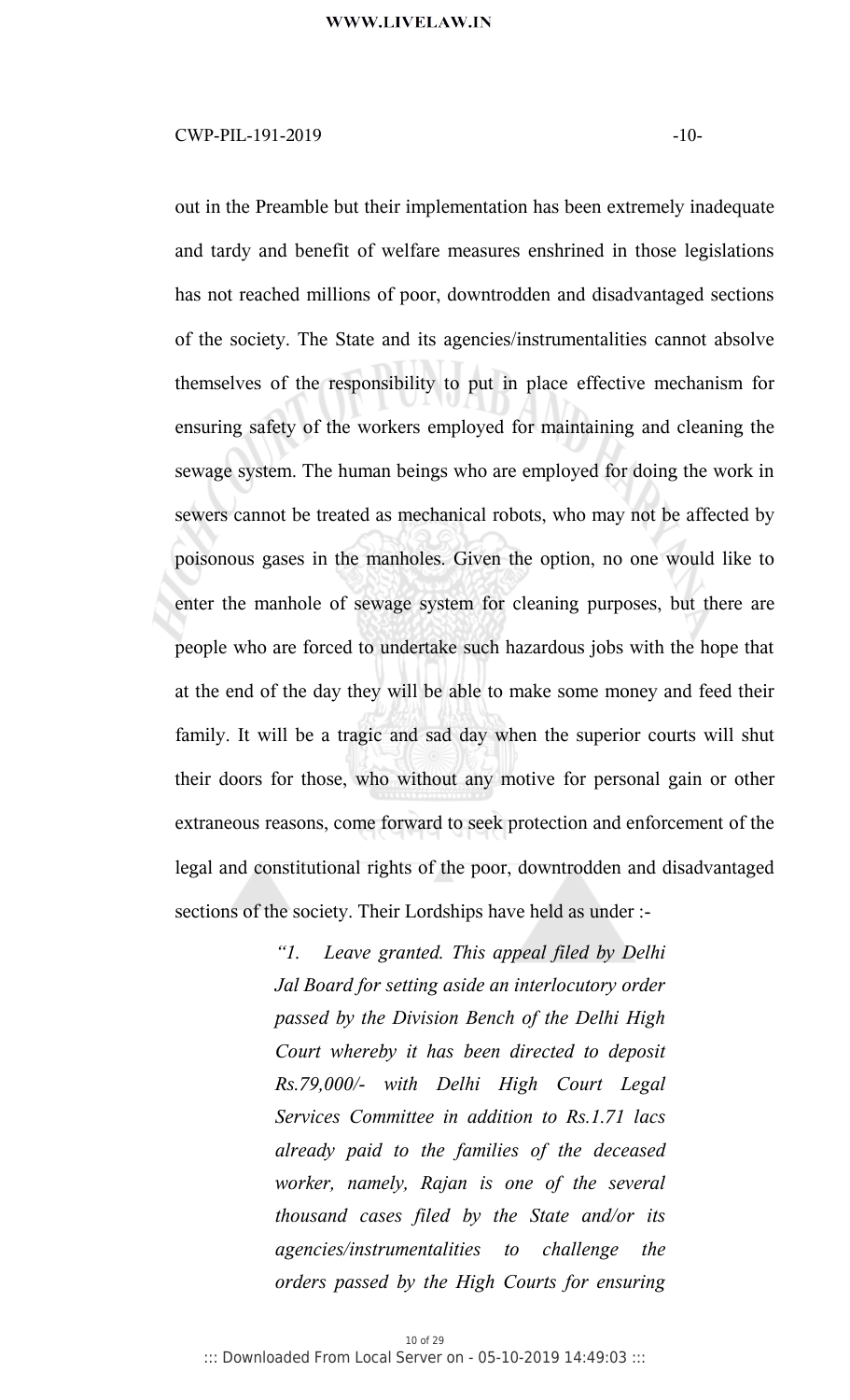*that the goal of justice set out in the preamble to the Constitution of India is fulfilled, at least in some measure, for the disadvantaged sections of the society who have been deprived of fundamental rights to equality, life and liberty for last more than 6 decades. The appeal is also illustrative of how the State apparatus is insensitive to the safety and well being of those who are, on account of sheer poverty, compelled to work under most unfavourable conditions and regularly face the threat of being deprived of their life.*

*2. The laws enacted by Parliament and State legislatures provide for payment of compensation to the legal representatives of those killed in air, rail or motor accident. The legal representatives of a workman, who dies while on duty in a factory/industry/establishment get a certain amount of compensation. Even those who are killed in police action get compensation in the form of ex-gratia announced by the political apparatus of the State. However, neither the law makers nor those who have been entrusted with the duty of implementing the laws enacted for welfare of the unorganized workers have put in place appropriate mechanism for protection of persons employed by or through the contractors to whom services meant to benefit the public at large are outsourced by the State and/or its agencies/instrumentalities like the appellant for doing works, which are inherently hazardous and dangerous to life nor made provision for payment of reasonable compensation in the event of death.*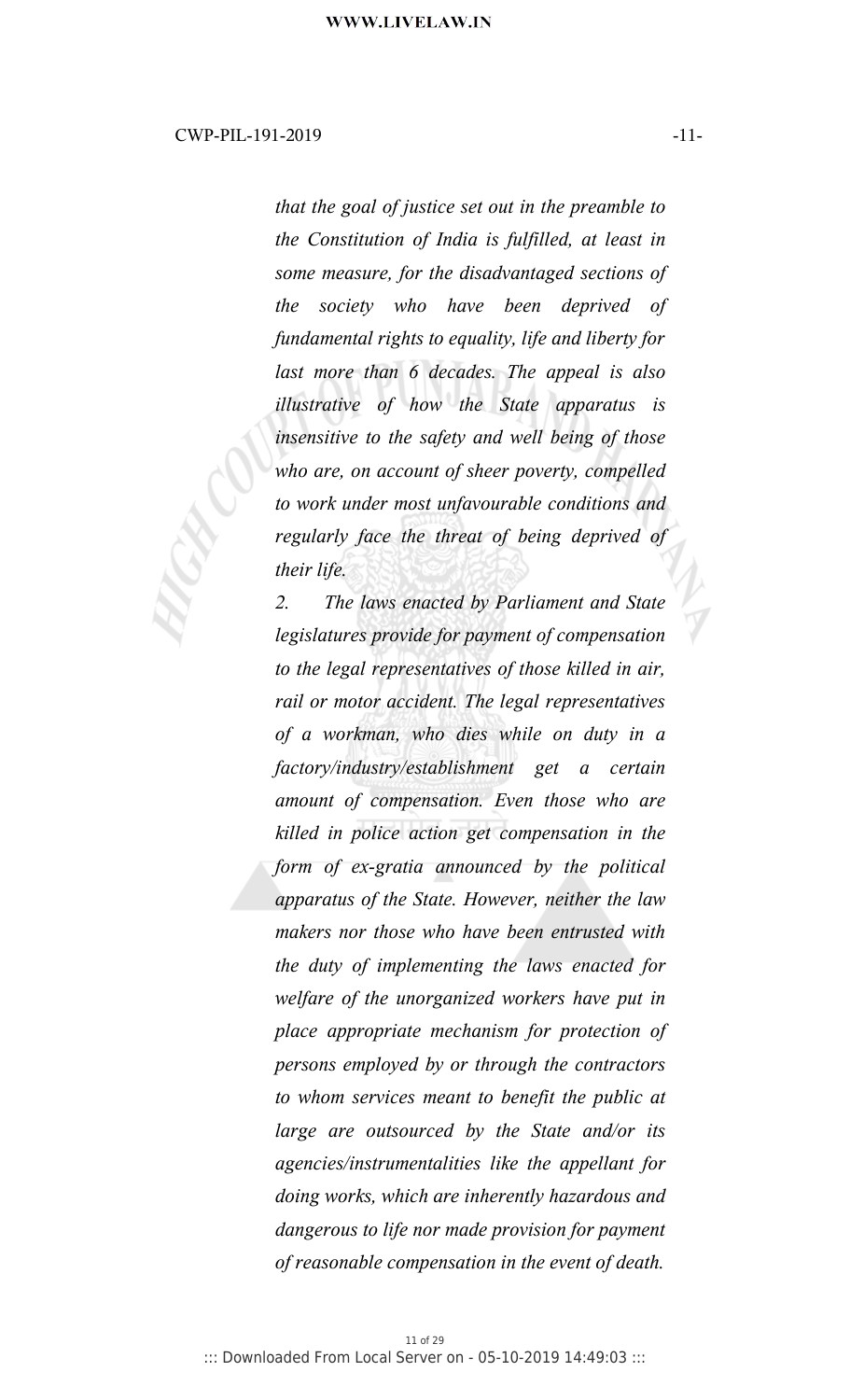*x x x x x x x x x*

*25. In the last 63 years, Parliament and State Legislatures have enacted several laws for achieving the goals set out in the preamble but their implementation has been extremely inadequate and tardy and benefit of welfare measures enshrined in those legislations has not reached millions of poor, downtrodden and disadvantaged sections of the society and the efforts to bridge the gap between the haves and have-nots have not yield the desired result. The most unfortunate part of the scenario is that whenever one of the three constituents of the State i.e., judiciary, has issued directions for ensuring that the right to equality, life and liberty no longer remains illusory for those who suffer from the handicaps of poverty, illiteracy and ignorance and directions are given for implementation of the laws enacted by the legislature for the benefit of the have-nots, a theoretical debate is started by raising the bogey of judicial activism or judicial overreach and the orders issued for benefit of the weaker sections of the society are invariably subjected to challenge in the higher Courts. In large number of cases, the sole object of this litigative exercise is to tire out those who genuinely espouse the cause of the weak and poor.*

*x x x x x x x x x 32. Given the option, no one would like to enter the manhole of sewage system for cleaning purposes, but there are people who are forced to undertake such hazardous jobs with the hope that*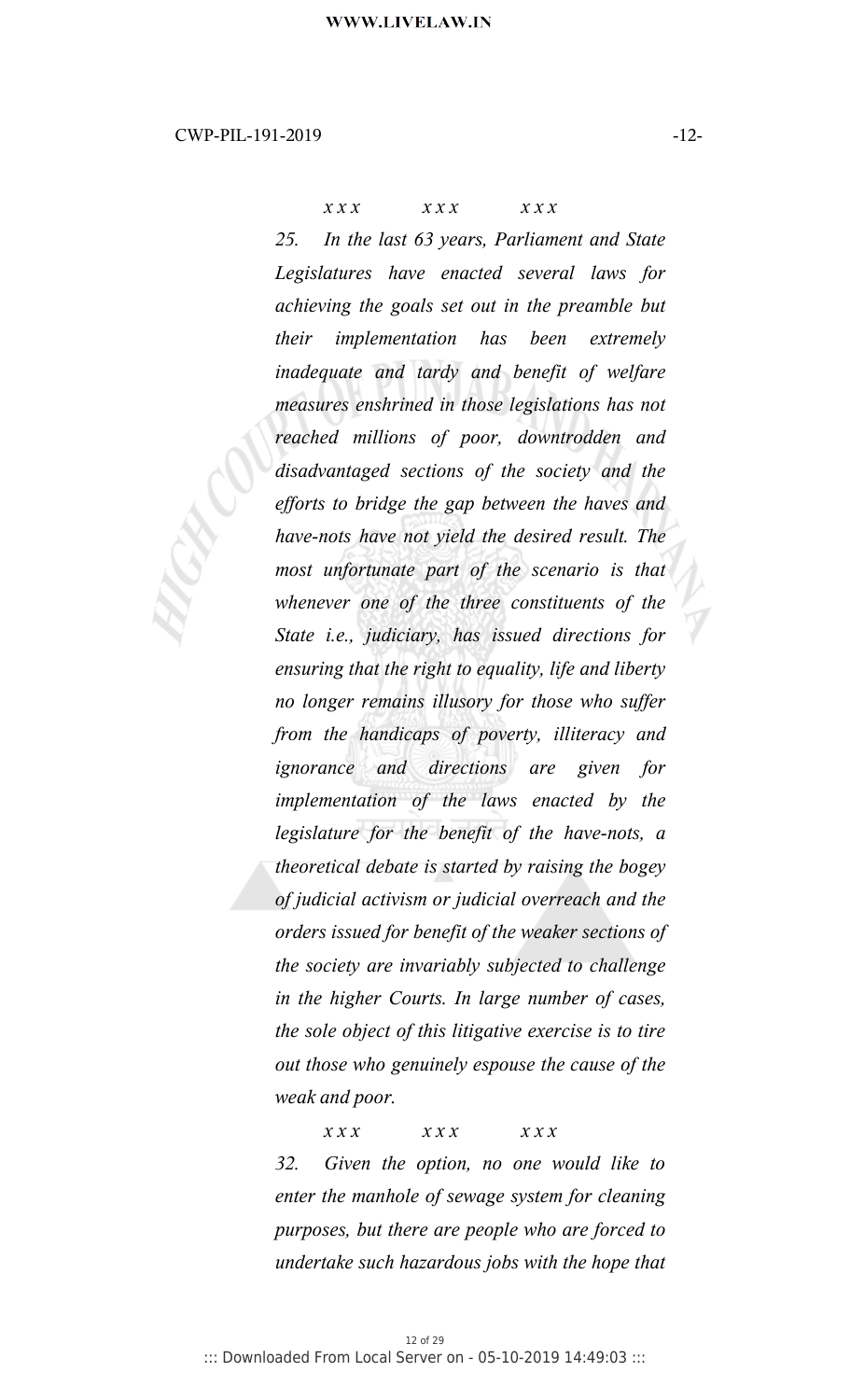*at the end of the day they will be able to make some money and feed their family. They risk their lives for the comfort of others. Unfortunately, for last few decades, a substantial segment of the urban society has become insensitive to the plight of the poor and downtrodden including those, who, on account of sheer economic compulsions, undertake jobs/works which are inherently dangerous to life. People belonging to this segment do not want to understand why a person is made to enter manhole without safety gears and proper equipments. They look the other way when the body of a worker who dies in the manhole is taken outwith the help of ropes and cranes. In this scenario, the Courts are not only entitled but are under constitutional obligation to take cognizance of the issues relating to the lives of the people who are forced to undertake jobs which are hazardous and dangerous to life.*

*33. It will be a tragic and sad day when the superior Courts will shut their doors for those, who without any motive for personal gain or other extraneous reasons, come forward to seek protection and enforcement of the legal and constitutional rights of the poor, downtrodden and disadvantaged sections of the society. If the system can devote hours, days and months to hear the elitist class of eminent advocates who are engaged by those who are accused of evading payment of taxes and duties or otherwise causing loss to public exchequer or who are accused ofcommitting heinous crimes like murder, rape, dowry death, kidnapping,*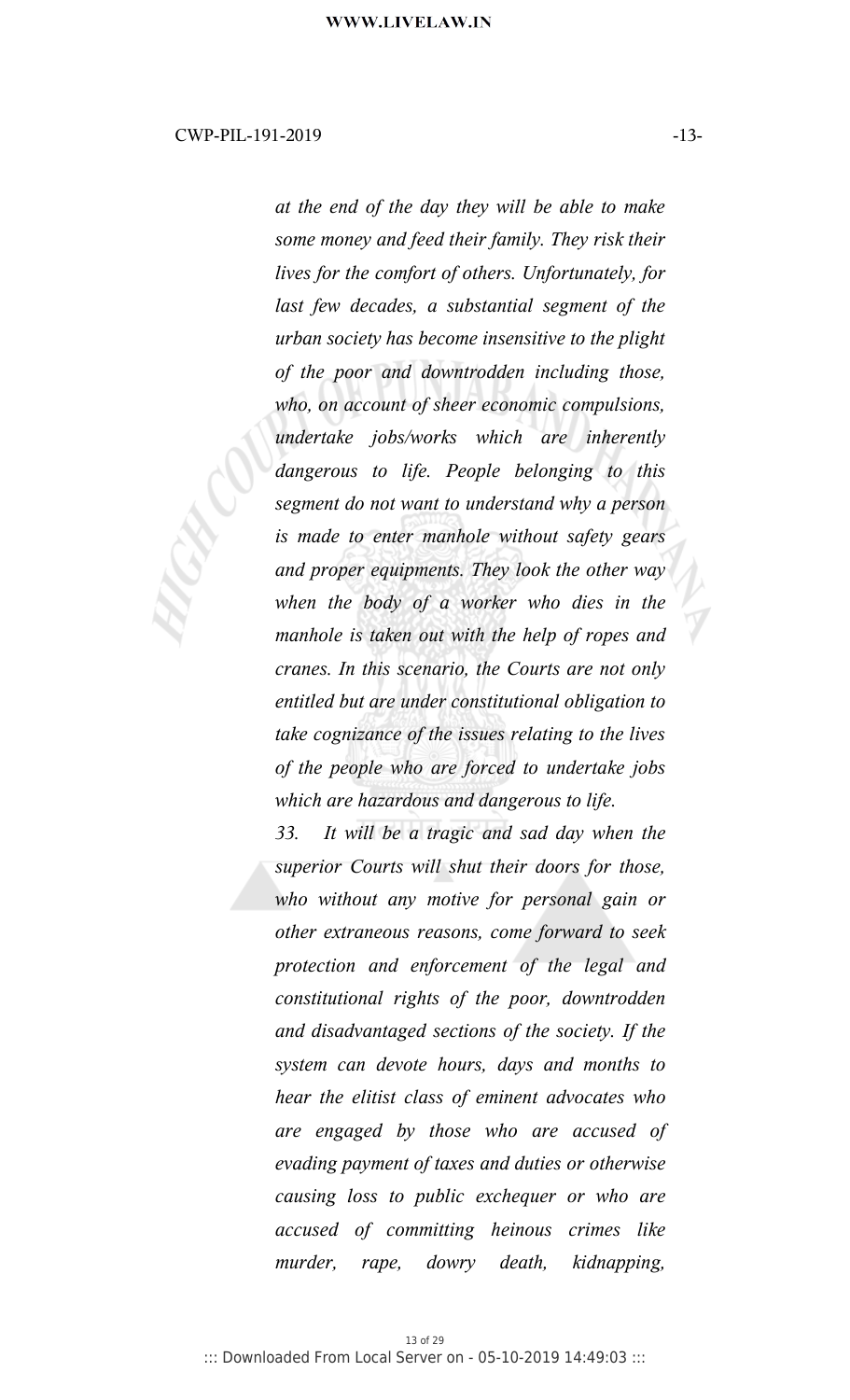*abduction and even acts of terrorism or who come forward with the grievance that their fundamental right to equality has been violated by the State and/or its agencies/instrumentalities in contractual matters, some time can always be devoted for hearing the grievance of vast majority of silent sufferers whose cause is espoused by bodies like respondent No.1.*

*x x x x x x x x x*

*38. In view of the principles laid down in the aforesaid judgments, we do not have any slightest hesitation to reject the argument that by issuing the directions, the High Court has assumed the legislative power of the State. What the High Court has done is nothing except to ensure that those employed/engaged for doing work which is inherently hazardous and dangerous to life are provided with life saving equipments and the employer takes care of their* safety and health. **बिल्ला** 

*39. The State and its agencies/instrumentalities cannot absolve themselves of the responsibility to put in place effective mechanism for ensuring safety of the workers employed for maintaining and cleaning the sewage system. The human beings who are employed for doing the work in the sewers cannot be treated as mechanical robots, who may not be affected by poisonous gases in the manholes. The State and its agencies/instrumentalities or the contractors engaged by them are under a constitutional obligation to ensure the safety of the persons who*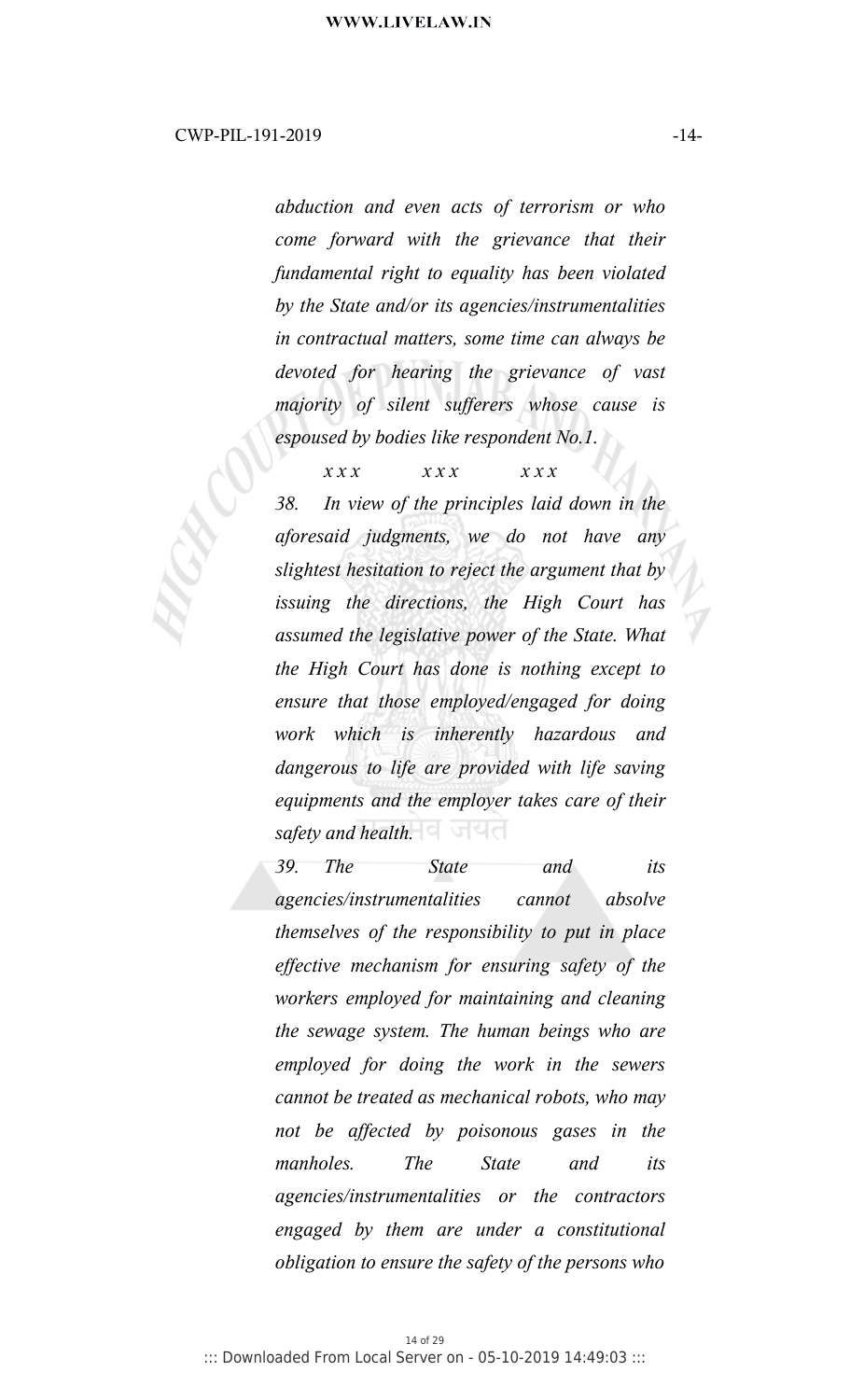*are asked to undertake hazardous jobs. The argument of choice and contractual freedom is not available to the appellant and the like for contesting the issues raised by respondent No.1."*

22. In *Safai Karamchari Andolan and others Vs. Union of India and others, (2014) 11 Supreme Court Cases 224,* their Lordships of the Hon'ble Supreme Court have held that the International Conventions ratified by a country are binding on that country to the extent these are not inconsistent with the provisions of the domestic law of the country concerned. Their Lordships have issued mandatory directions by holding that if the practice of manual scavenging has to be brought to a close and also to prevent future generations from the inhuman practice of manual scavenging, measures for rehabilitation of manual scavengers are required to be taken. Their Lordships have held as under :-

> *"21. For over a decade, this Court issued various directions and sought for compliance from all the States and Union Territories. Due to effective intervention and directions of this Court, the Government of India brought an Act called "The Prohibition ofEmployment as Manual Scavengers and their Rehabilitation Act, 2013" for abolition of this evil and for the welfare ofmanual scavengers. The Act got the assent of the President on 18.09.2013. The enactment of the aforesaid Act, in no way, neither dilutes the constitutional mandate of Article 17 nor does it condone the inaction on the part of Union and State Governments under the 1993 Act.What the 2013 Act does in addition is to expressly acknowledge Article 17 and*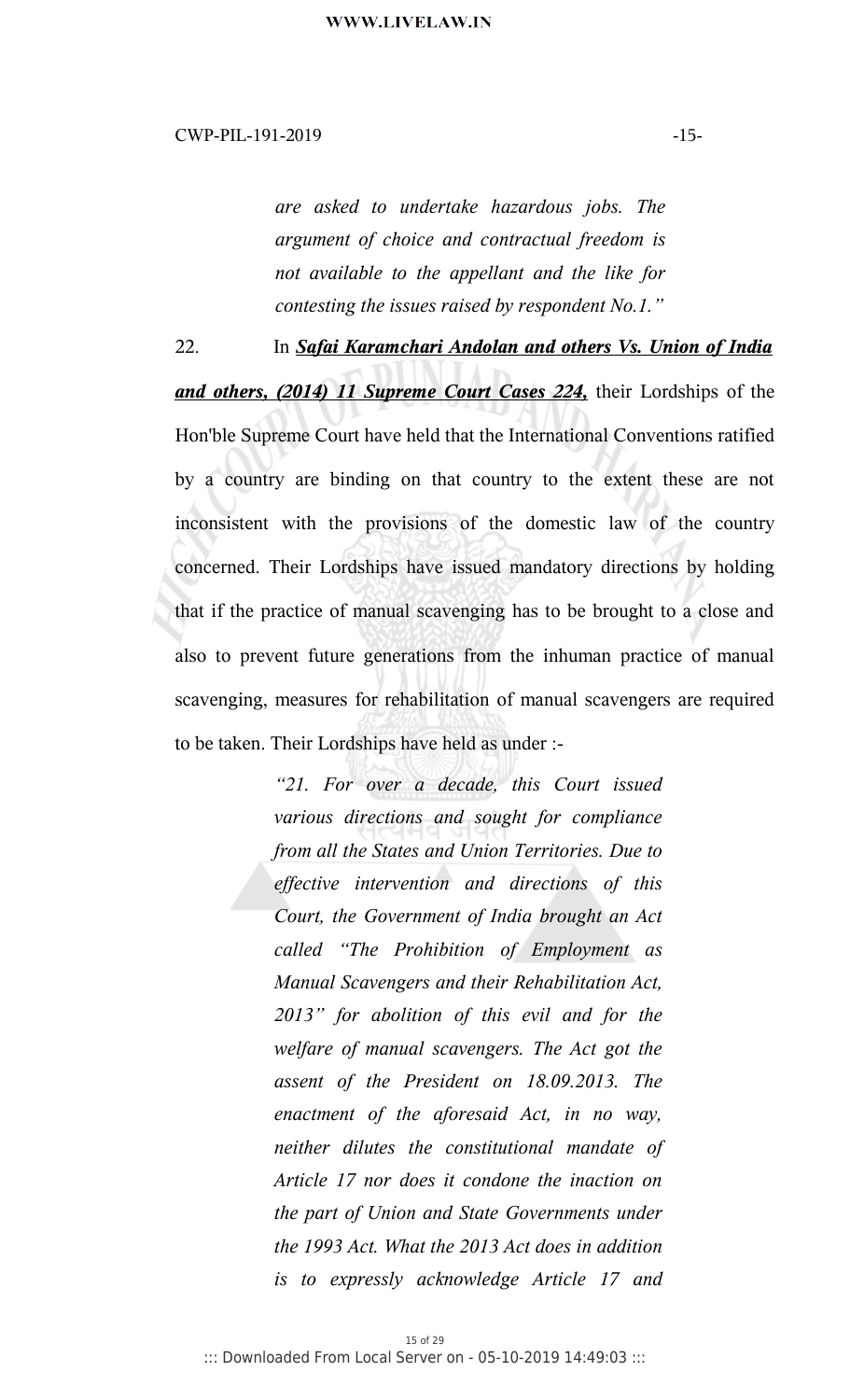*Article 21 rights of the persons engaged in sewage cleaning and cleaning tanks as well persons cleaning human excreta on railway tracks.*

*x x x x x x x x x*

*23.1 The persons included in the final list of manual scavengers under Sections 11 and 12 of the 2013 Act, shall be rehabilitated as per the provisions of Part IV of the 2013 Act, in the following manner, namely:-*

> *(a) such initial, one time, cash assistance, as may be prescribed;*

*(b) their children shall be entitled to scholarship as per the relevant scheme of the Central Government or the State Government or the local authorities, as the case may be;*

*(c) they shall be allotted a residential plot and financial assistance for house construction, or a ready-built house with financial assistance, subject to eligibility and willingness of the manual scavenger as per the provisions of the relevant scheme;*

*(d) at least one member of their family, shall be given, subject to eligibility and willingness, training in livelihood skill and shall be paid a monthly stipend during such period;*

*(e) at least one adult member of their family, shall be given, subject to eligibility and willingness, subsidy and concessional loan for taking up an alternative*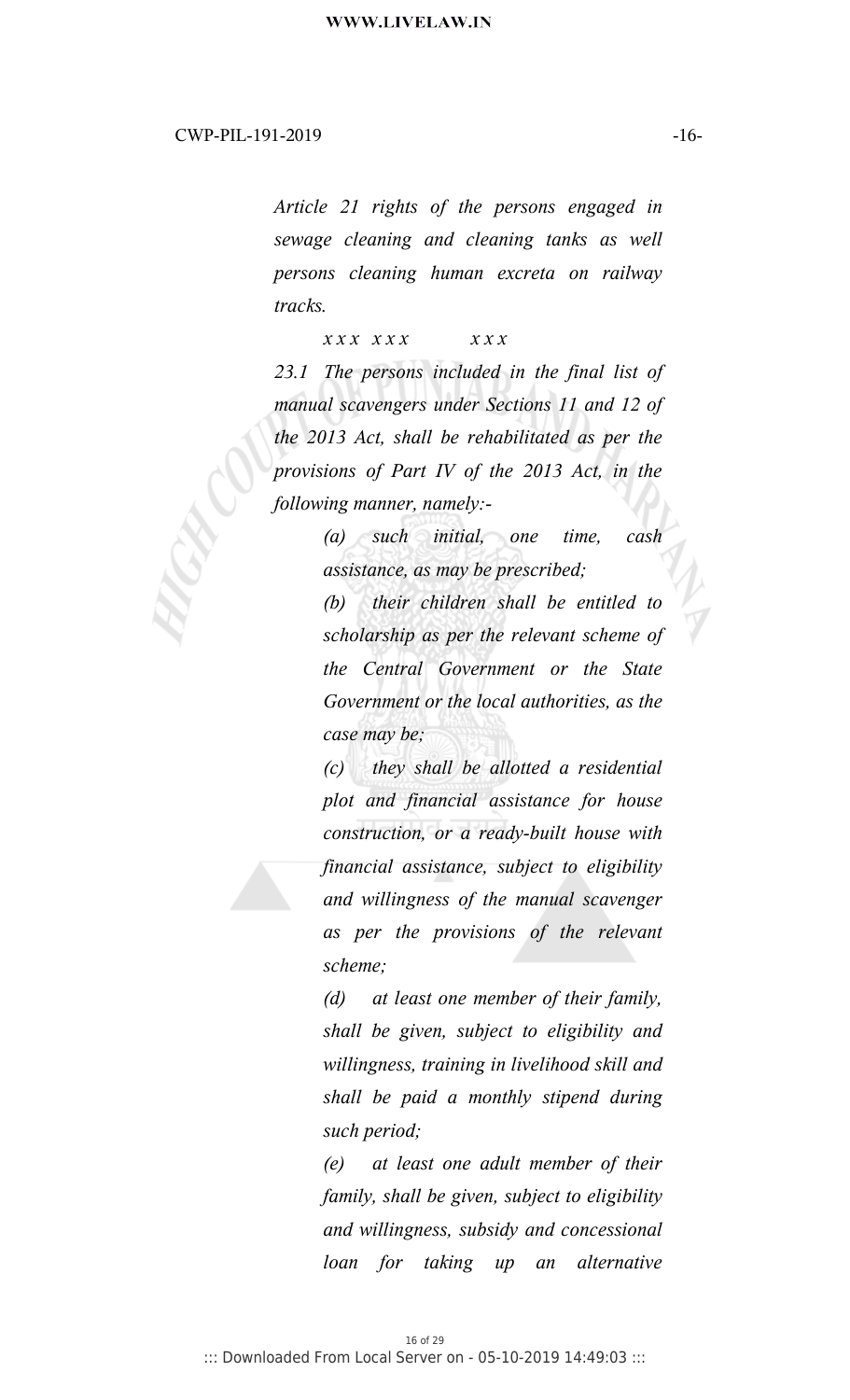*occupation on sustainable basis, as per the provisions of the relevant scheme;*

*(f) shall be provided such other legal and programmatic assistance, as the Central Government or State Government may notify in this behalf.*

23.2 If the practice of manual scavenging has *to be brought to a close and also to prevent future generations from the inhuman practice of manual scavenging, rehabilitation of manual scavengers will need to include:-*

> *(a) Sewer deaths – entering sewer lines without safety gears should be made a crime even in emergency situations. For each such death, compensation of Rs. 10 lakhs should be given to the family of the deceased.*

> *(b) Railways – should take time bound strategy to end manual scavenging on the tracks.*

> *(c) Persons released from manual scavenging should not have to cross hurdles to receive what is their legitimate due under the law.*

> *(d) Provide support for dignified livelihood to safai karamchari women in accordance with their choice of livelihood schemes.*

*23.4 Rehabilitation must be based on the principles of justice and transformation."*

23. The Central Government has framed the Solid Waste Management Rules, 2016. These Rules were notified on 8.2.2016. Under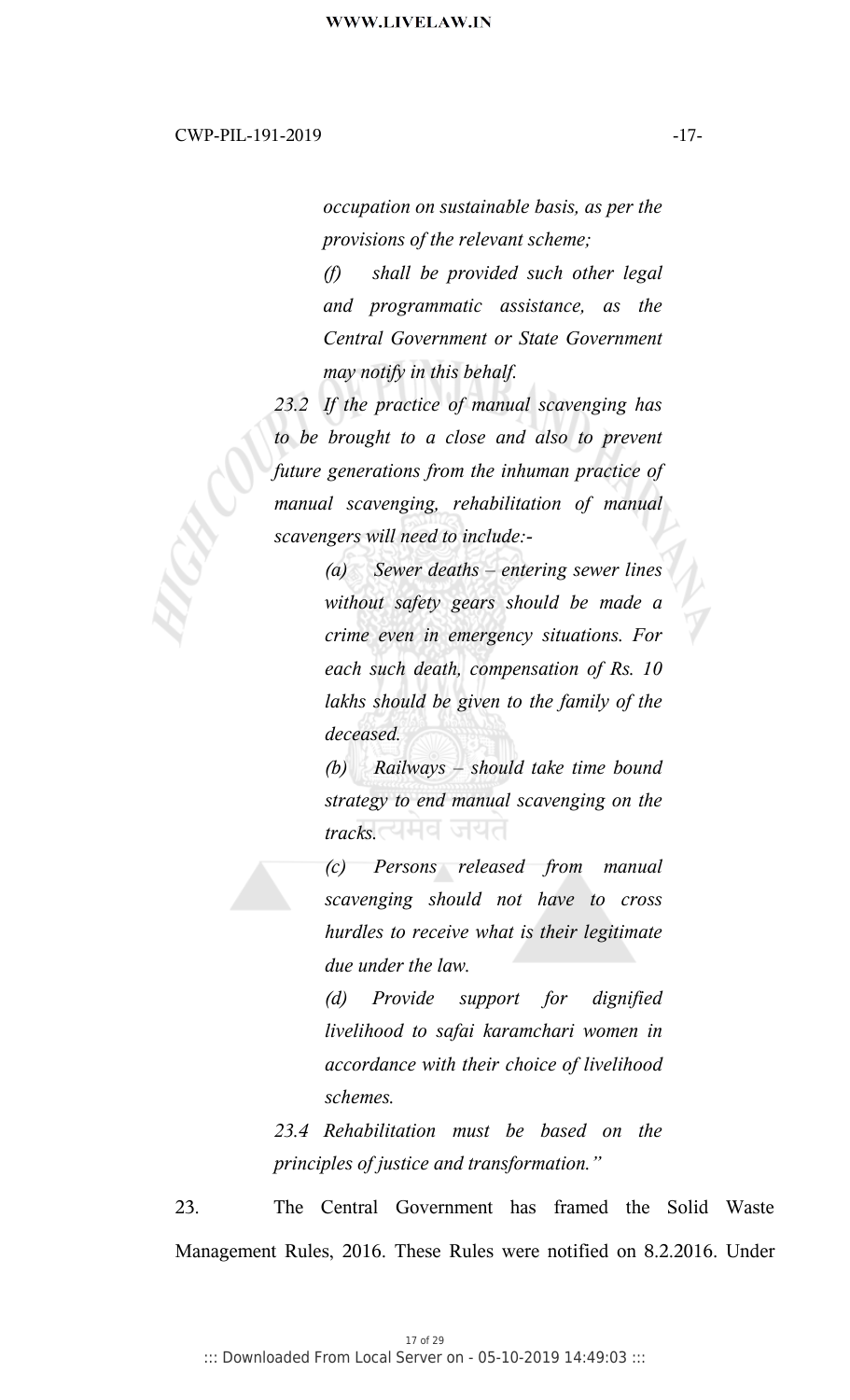# $CWP-PIL-191-2019$   $-18-$

Rule 2, these Rules have been made applicable to every urban local body, outgrowths in urban agglomerations, census towns as declared by the Registrar General and Census Commissioner of India, notified areas, notified industrial townships, areas under the control of Indian Railways, airports, airbases, Ports and harbours, defence establishments, special economic zones, State and Central government organisations, places of pilgrims, religious and historical importance as may be notified by respective State government from time to time and to every domestic, institutional, commercial and any other non residential solid waste generator situated in the areas except industrial waste, hazardous waste, hazardous chemicals, bio medical wastes, e-waste, lead acid batteries and radio-active waste, that are covered under separate rules framed under the Environment (Protection) Act, 1986.

24. The Central Government has framed the Rules called as Bio-Medical Waste Management Rules, 2016. These Rules have come into force w.e.f. 28.3.2016. Rule 3 of the Rules is the dictionary clause. The duties of operator of a common bio-medical waste treatment and disposal facility are provided under Rule 5 of the Rules of 2016. The duties of authorities are provided under Rule 6.

25. It is thus, evident that the occupier has to take as many as 20 steps to ensure scientific disposal of medical waste including making a provision within the premises for a safe, ventilated and secured location for storage of segregated biomedical waste; to dispose of solid waste other than bio-medical waste in accordance with the provisions of respective waste management rules; not to give treated bio-medical waste with municipal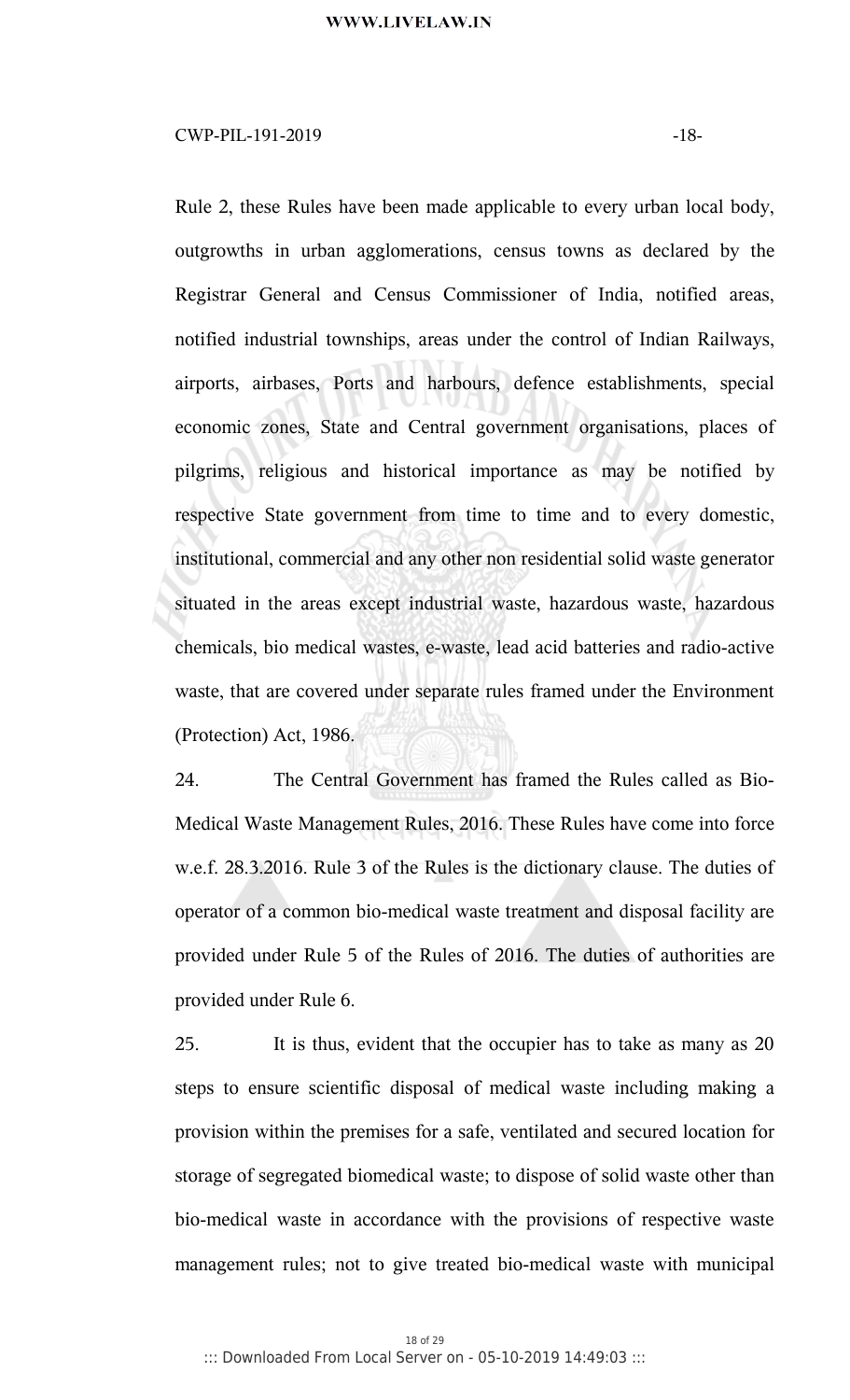# CWP-PIL-191-2019 -19-

solid waste and to impart training to all health workers etc.

26. The Municipal bodies/Panchayats are required to dispose all the waste garbage in a scientific method to avoid contamination of all rivers and seepage of harmful chemicals in the underground water. The non-scientific disposal of garbage also causes air pollution which degrades the quality of air and public health. Every citizen has a fundamental right to get clean and fresh air under Article 21 of the Constitution of India. The statutory authorities are remiss in discharge of their duties. The municipal laws require scientific disposal of garbage. The garbage is required to be collected, stored, segregated and transported and disposed of in a scientific manner in landfills. It is the responsibility of the States of Punjab, Haryana and U.T. Chandigarh also to ensure that the provisions of Environmental Protection Act, 1986 and the Rules, framed thereunder, are followed in letter and spirit. It is the duty of the Secretary, Executive Officers, Municipality/Panchyati Raj Institutions to ensure that the Solid Waste Management Rules, 2016 are implemented in letter and spirit.

27. According to the Status Report on Municipal Solid Waste Management, as per the Survey conducted by the Central Pollution Control Board between the years 2009-2012, 1,27,486 TPD (Tons per day) municipal solid waste is generated in the country during 2011-12, out of which, 89,334 TPD (70%) of MSW has been collected and 15,881 TPD (12.45%) is processed or treated.

28. According to the norms laid down by the Municipal Solid Waste Management Manual published by the Ministry of Urban Development, it is essential to segregate the wastes into wet waste (kitchen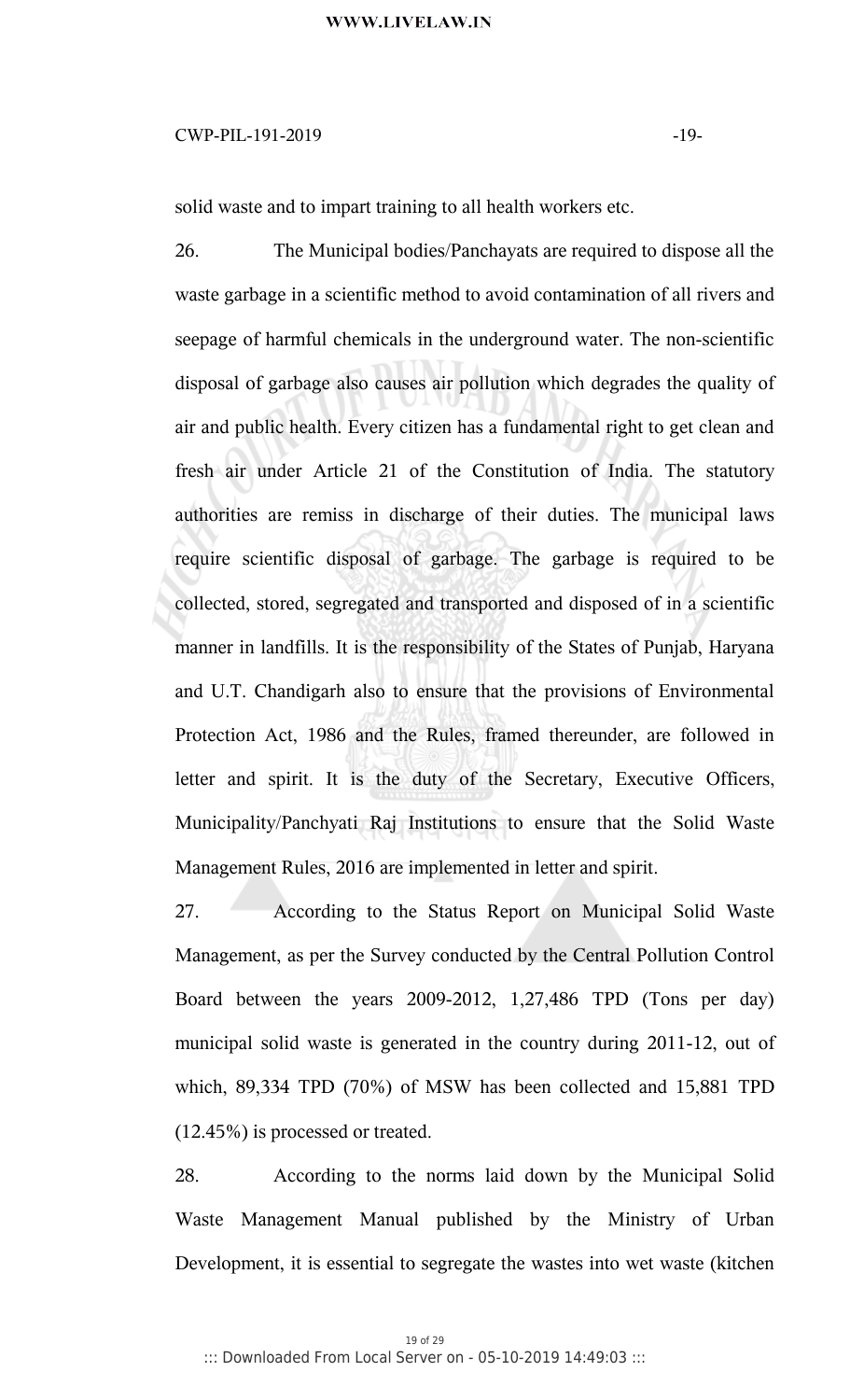#### $CWP-PIL-191-2019$   $-20-20$

Á.

waste) and dry waste (recyclable waste and others). It is also provided therein that the street cleaning is a fundamental service ensuring clean and hygienic urban conditions. The workers undertaking cleaning of municipal waste should be provided with uniforms, shoes, gloves and other implements etc. for their safe and easy working. Planning for street cleaning should be evolved according to the norms. The character of street and  $\mathcal{U}_{\boldsymbol{\phi}_{\boldsymbol{h}}}$ frequency of sweeping is as follows: -

| <b>Class</b> | <b>Character of Street</b>                                          | <b>Frequency of Sweeping</b>      |
|--------------|---------------------------------------------------------------------|-----------------------------------|
| A.           | City centre-shopping areas                                          | Daily/twice, depending on<br>need |
| <b>B.</b>    | Market areas                                                        | Daily                             |
| $\mathsf{C}$ | Minor streets                                                       | Daily                             |
| D.           | Sub-urban shopping streets                                          | Daily                             |
| Ε.           | <b>Residential streets</b>                                          | Daily                             |
| F.           | no<br>Roads and streets<br>having<br>establishments on either sides | households/ Once a week           |

29. The workers who are sweeping the roads at nights should be provided with adequate protection equipments. Proper uniforms which have reflectors be provided with ID cards. They should also be provided with the brooms with sufficiently long handle and the length of the broom should be 80-85 cms. and the weight of the broom should not be more than 1 kilogram. There should be proper disposal of solid waste in landfills. The municipal solid waste is also required to be treated by composting or by incineration and/or by deploying the Bio-methanation process as well as Pyrolysis methodology.

30. Their Lordships of Hon. Supreme Court in *Dr. B.L. Wadehra v. Union of India & others (1996) 2 SCC Page 594* have held that the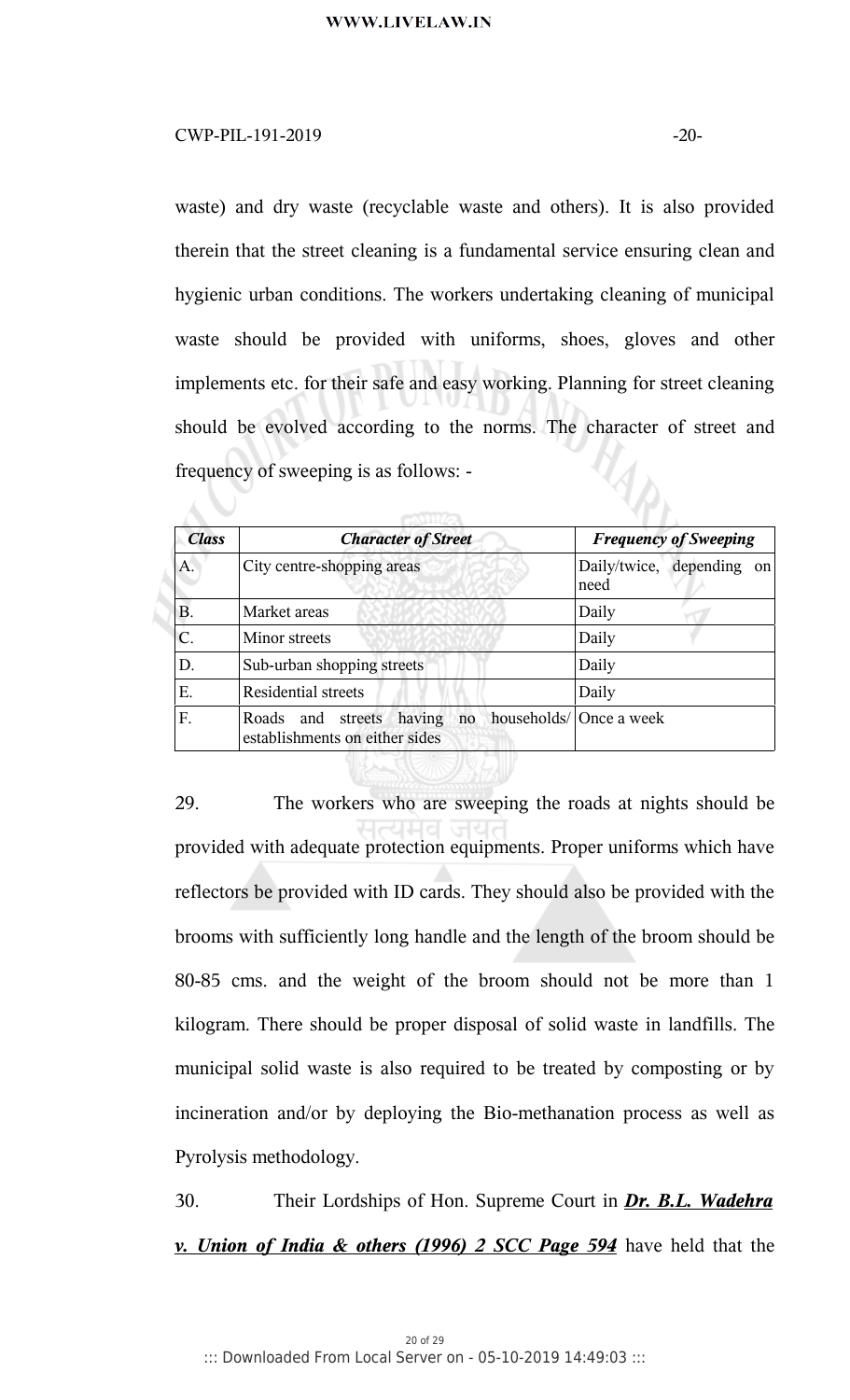### $CWP-PIL-191-2019$   $-21-$

residents have constitutional as well as statutory right to live in a clean city. The authorities concerned have a mandatory duty to collect and dispose of the garbage/waste generated from various sources in the city. Non availability of funds, inadequacy or inefficiency of staff, insufficiency of machinery etc. cannot be pleaded as grounds for non-performance of the statutory obligations.

31. The essential objective of all provisions relating to waste disposal must be the protection of human health and the environment against harmful effects caused by the collection, transport, treatment, storage and tipping of waste.

32. The zenith of civilization can only be gauged by how clean the cities and towns are. Every citizen has a fundamental as well as human right to clean and hygienic environment. Every citizen, at the same time, has a fundamental duty to maintain the cleanliness in and around his abode. There are more persons indulging in littering, dumping of garbage at public places vis-à-vis the persons employed to clean up the mess. We must keep and maintain the dignity of the workers employed to clean the cities and towns. The Court can take judicial notice of the fact that the government/public properties, walls, religious places, educational institutions, offices, sign boards, signage, are disfigured/defaced by unscrupulous persons by pasting the posters/pamphlets on them. Pasting of posters/pamphlets destroys the aesthetic values of cities and towns. Stringent law is required to be made to prohibit the persons from defacing/disfiguring the public property(s) including government or private place or building, monument, statue, post, wall, fence, tree or contrivance visible to a person being in, or passing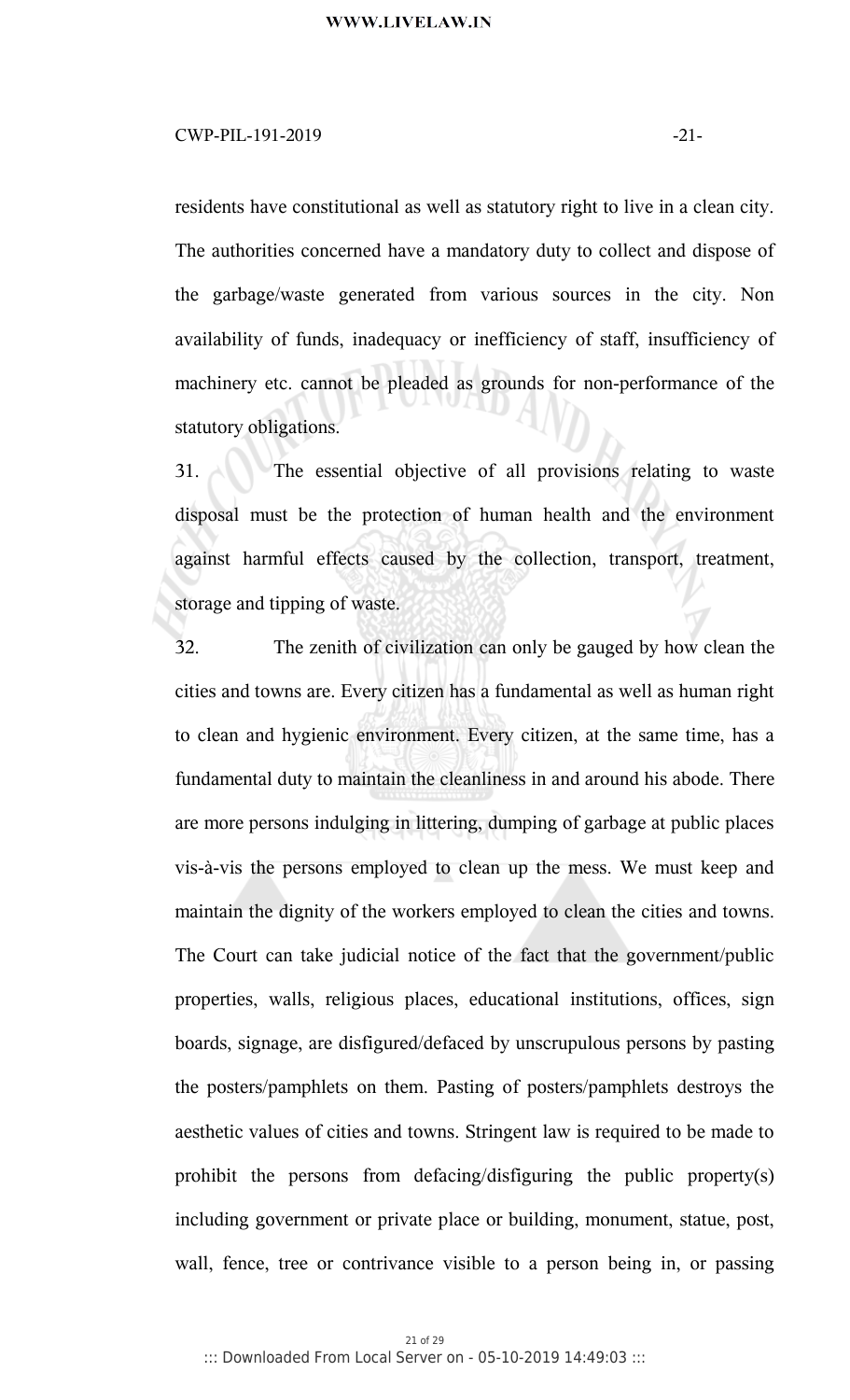# $CWP-PIL-191-2019$   $-22-$

along, any public place.

33. An endeavour should be made to protect the natural environment and protect the health and safety of people and also remove aesthetical by unpleasant sight and smell related to solid waste management. 34. The municipal governance has failed to provide green and clean environment to its citizens. The local bodies are required to improve municipal governance and ensure efficient service delivery. According to the 14th Finance Commission report, the municipal revenue accounted for a little more than 1% of the GDP in India in 2012-13. It is much less than emerging economics such as Brazil and South Africa, where it was 5% and 6%.

35. Every citizen has a legitimate expectation and right to sue the elected representatives, officers/officials of the Municipal Corporation, Municipalities and Panchayati Raj Institutions, individually and by way of collective action claiming damages/compensation on the principle of accountability in case these officers remain remiss in discharge of their statutory duties cast upon them by the Municipalities Act, Municipal Corporation Act and Panchayati Raj Act.

36. Accordingly, we issue following mandatory directions :-

(i) The hazardous cleaning of sewers, septic tanks and manholes manually is banned in the States of Punjab, Haryana and U.T. Chandigarh.

(ii) The States of Punjab, Haryana and U.T. Chandigarh are directed to ensure that no person is employed to clean septic tank, sewer line including manholes. The sewer lines, septic tanks, manholes shall be cleaned mechanically by employing the latest technological appliances.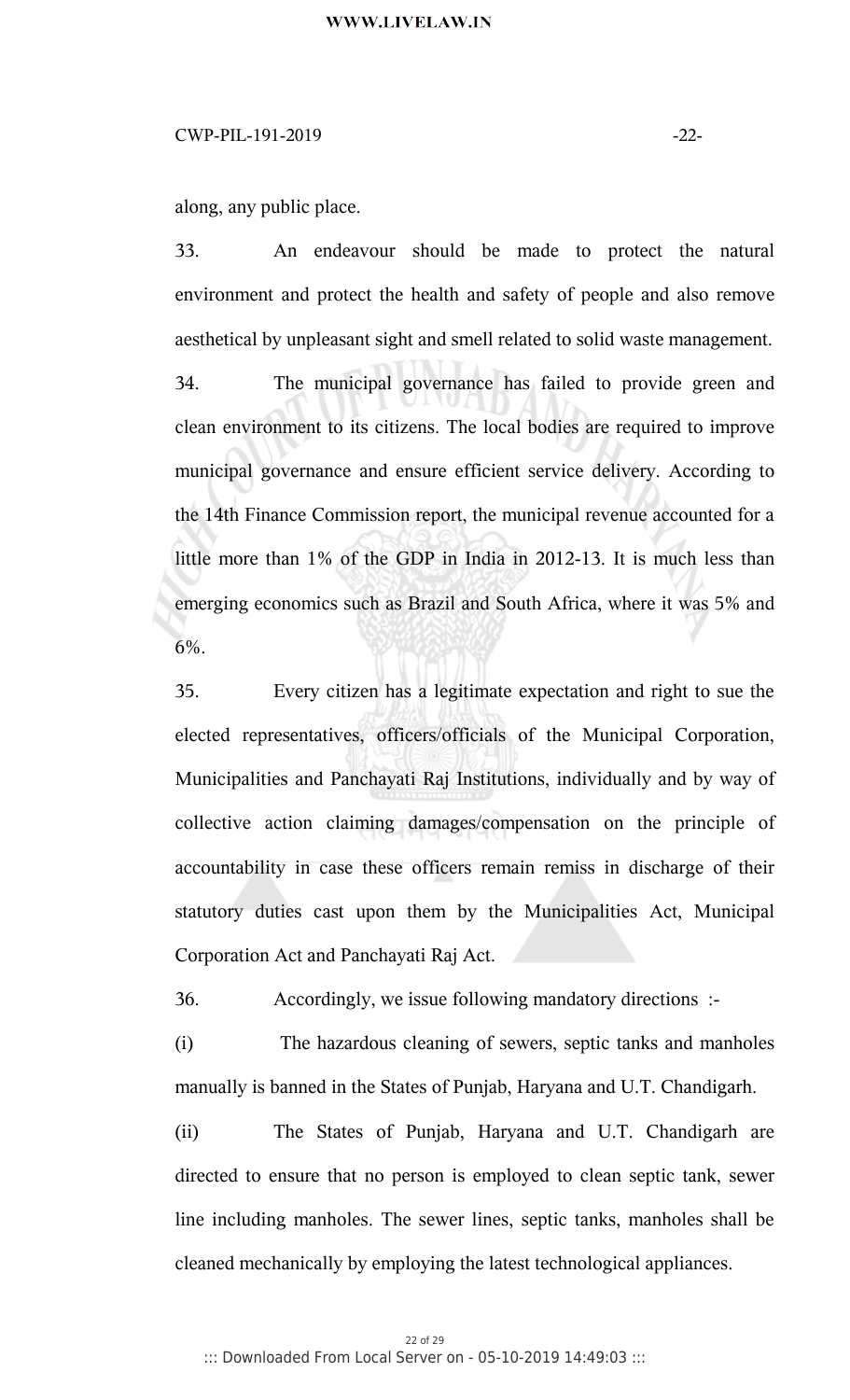### $CWP-PIL-191-2019$   $-23-$

(iii) The States of Punjab, Haryana and U.T. Chandigarh are directed to provide financial assistance, incentives for the use of modern technology for cleaning of sewers, septic tanks and other spaces within their control within a period of three months from today.

(iv) The States of Punjab, Haryana and U.T. Chandigarh are directed to ensure that every insanitary latrine existing in their jurisdiction is demolished within three months from today. No person shall be permitted to construct insanitary latrine.

(v) The States of Punjab, Haryana and U.T. Chandigarh are directed to ensure that no person throughout the States of Punjab, Haryana and U.T. Chandigarh is engaged or employed either directly or indirectly as manual scavenger.

(vi) All the contracts, agreements or other instruments entered into or executed engaging or employing a person for the purpose of manual scavenging in the States of Punjab, Haryana and U.T. Chandigarh are declared void.

(vii) The States of Punjab, Haryana and U.T. Chandigarh are directed to ensure that every manual scavenger identified and included in the final list of manual scavengers published under sub section (6) of Section 11 or added thereto in pursuance of sub section (3) of Section 12 shall be rehabilitated within three months. He shall be allotted a residential plot and financial assistance for constructing house or a ready built house. One adult member of his family shall be given training in a livelihood skill. One adult member of his family is ordered to be given subsidy and concessional loan for taking up an alternative occupation. It shall be the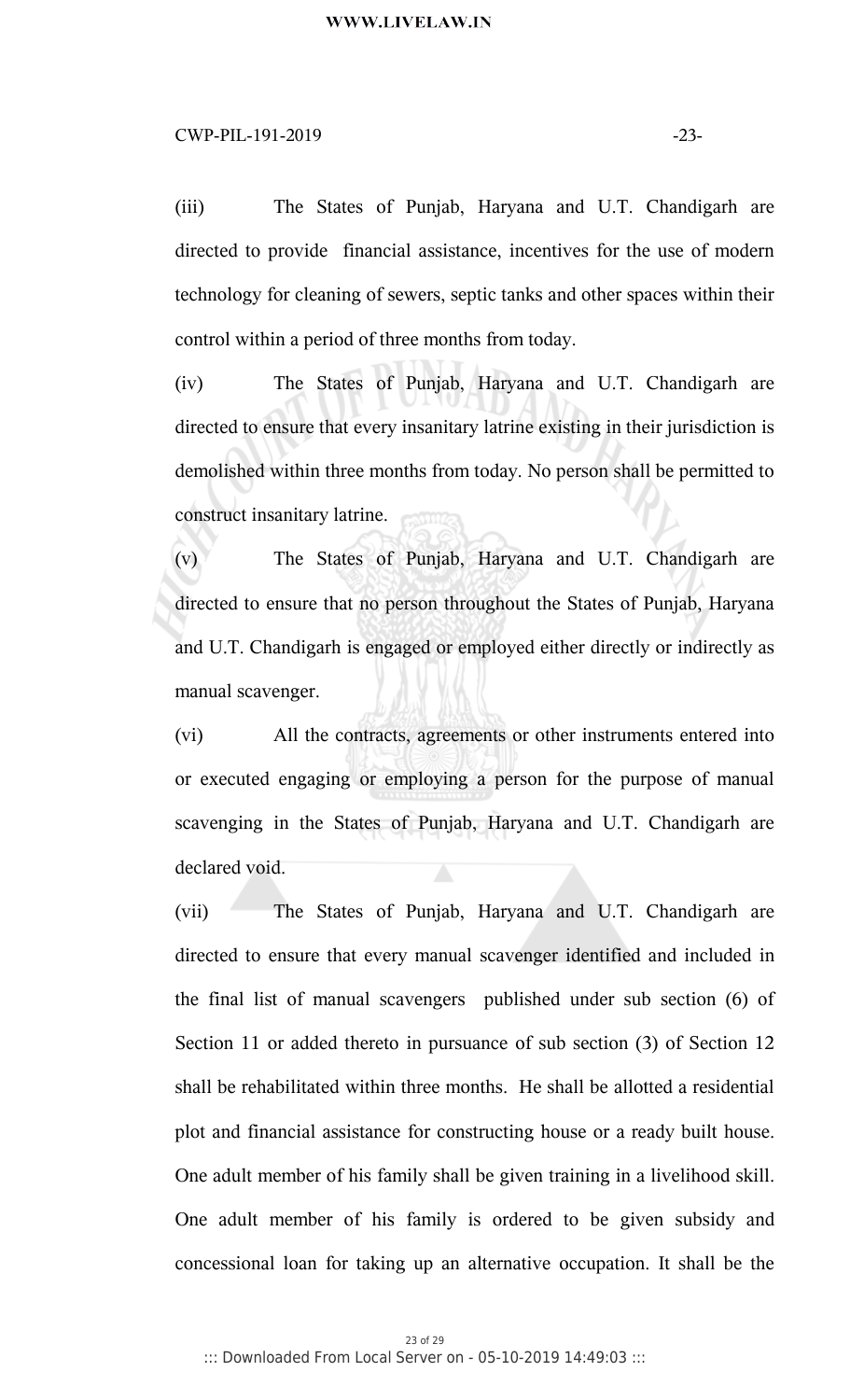# $CWP-PIL-191-2019$   $-24-$

responsibility of the District Magistrate of the concerned district to ensure rehabilitation of the manual scavengers as directed hereinabove.

(viii) The States of Punjab, Haryana and U.T. Chandigarh are directed to give pension of Rs.35,000/- every month to the legal heirs of the persons engaged in private capacity, in the State/Municipal bodies/Panchayati Raj institutions, who have died while cleaning sewers, septic tanks and manholes till the age of 60 years.

(ix) The States of Punjab, Haryana and U.T. Chandigarh are directed to provide Class IV jobs to the legal heirs of the persons who have died while cleaning sewers, septic tanks and manholes through employment by the Municipal Corporations, Municipalities, Nagar Panchayats or by private persons within a period of three months.

(x) The States of Punjab, Haryana and U.T. Chandigarh are directed to initiate criminal proceedings against the person violating Sections 5,6 & 7 of the Act.

(xi) The State of Haryana is directed to issue notification under Section 7 of the Act banning hazardous cleaning of sewer/septic tank manually within 15 days from today.

(xii) The Union of India is directed to implement Self Employment Scheme for Rehabilitation of Manual Scavengers. The National Safai Karamcharis Finance & Development Corporation is directed to sanction the loans as per its various schemes to the scavengers and their family members.

37. The following mandatory directions are also issued for proper management of solid waste: -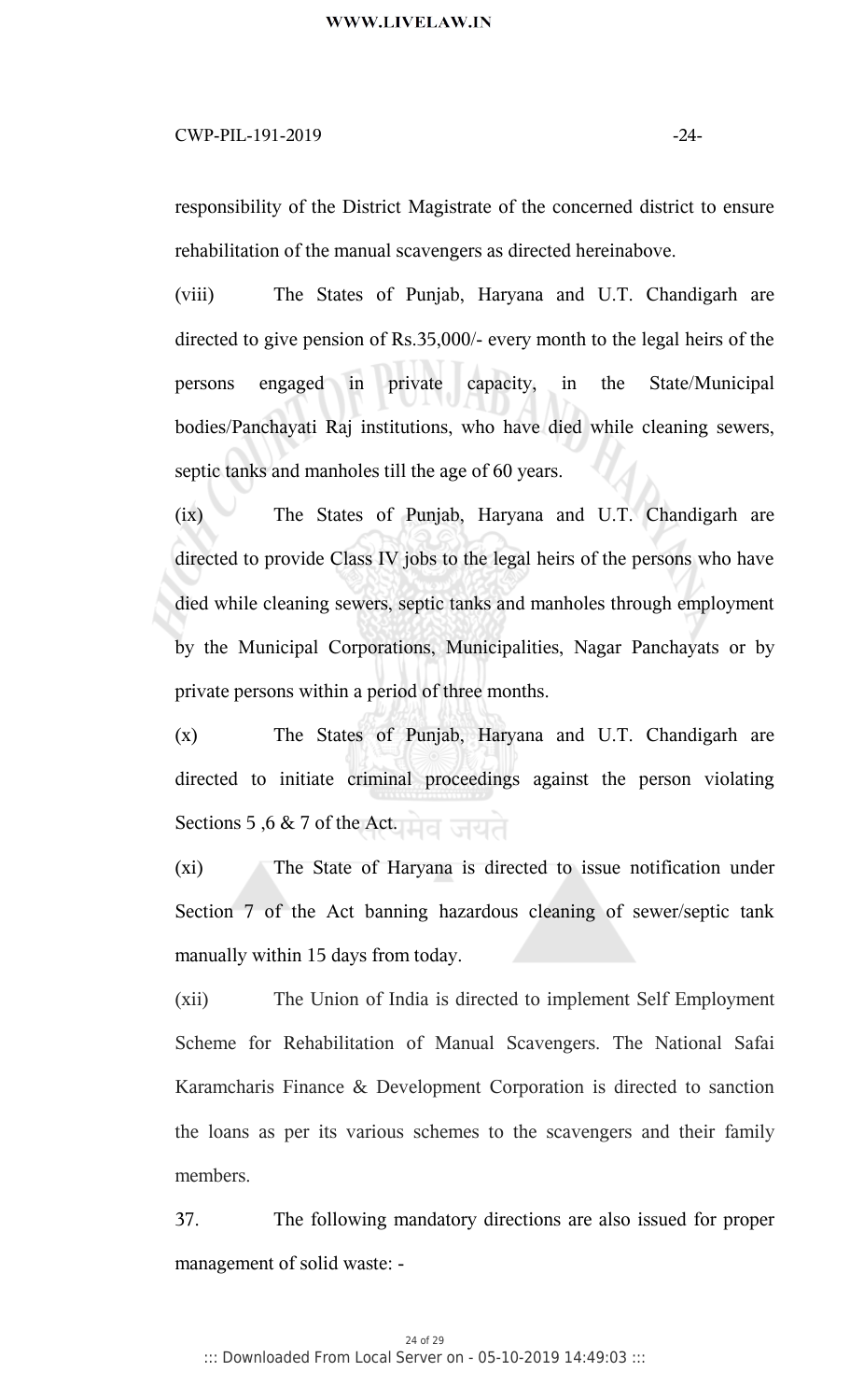#### $CWP-PIL-191-2019$   $-25-$

A. We direct that all the streets, public premises such as parks etc. shall be surface cleaned on daily basis, including on Sundays and Public holidays by Municipal Corporations, Municipal Councils, Panchayats and Panchayati Raj Institutions.

B. All the Officers of the municipal corporations, municipal bodies, Nagar Panchayats, Panchayati Raj Institutions shall ensure that no garbage, rubbish, filth etc. is deposited by any person in any street or public place.

C. All the workers deployed for cleaning the streets and removal of garbage including bio-degradable medical waste should be provided with necessary equipments including uniforms, shoes, gloves and other implements etc. for winters and summers separately and also proper uniforms which have reflectors and be provided with ID cards also.

D. All the streets and roads falling within the municipal areas, municipal corporation/Panchayati Raj institutions should be surface cleaned in the morning.

E. The Municipal Corporation/Municipal bodies, throughout the States of Punjab and Haryana and the UT Chandigarh, may consider to provide two dustbins (for collection of dry and wet bio-medical waste), freeof-cost, to all the households in the Municipal area, depending on their financial health.

F. All the local bodies including Village Panchayats throughout the States of Punjab and Haryana and the UT Chandigarh are directed to ensure door to door collection of segregated solid waste from all households including slums and informal settlements, commercial, institutional and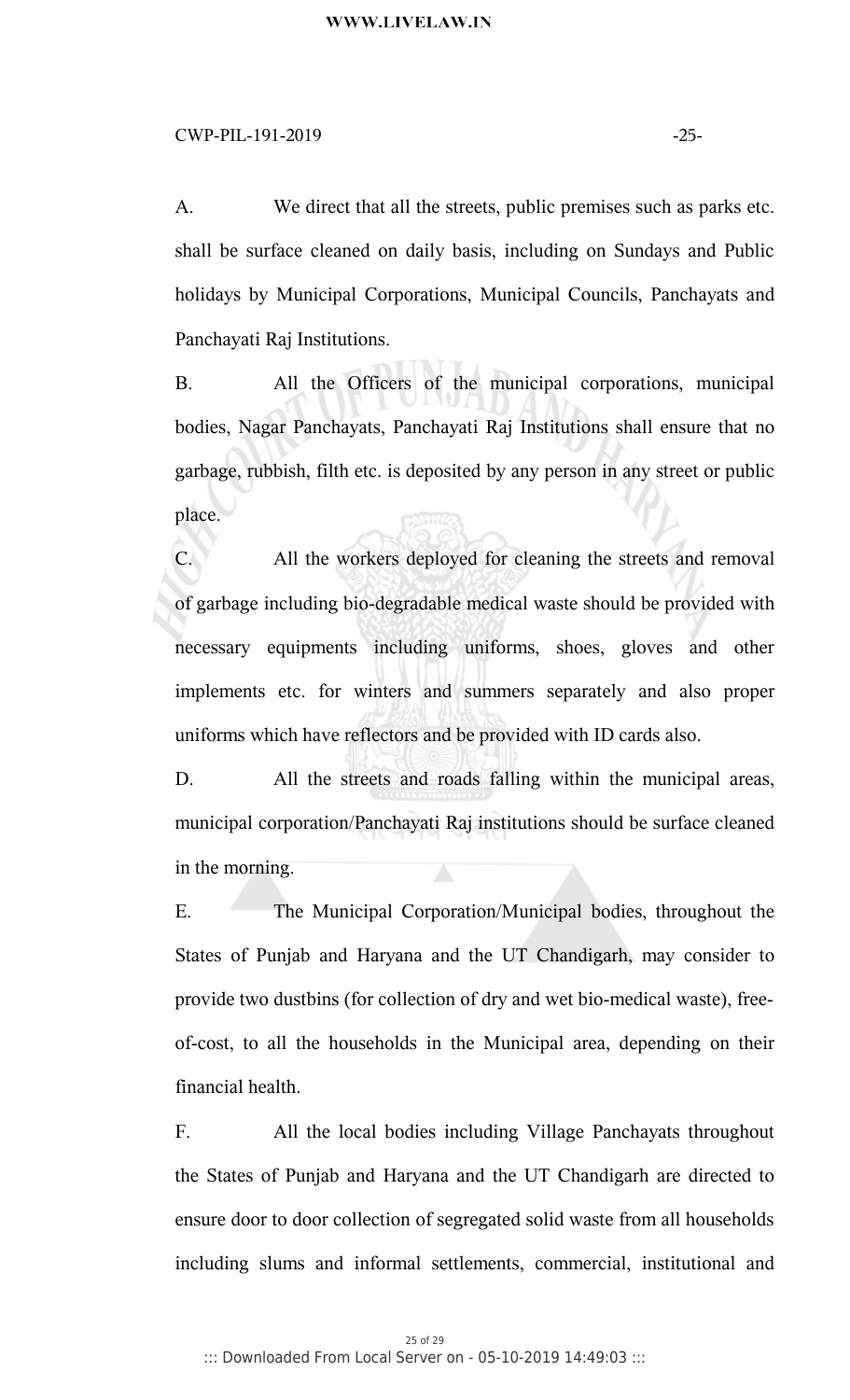# WWW.LIVELAW.IN

# $CWP-PIL-191-2019$   $-26-$

other non residential institutions.

G. There shall be a general direction to all the Waste Generators, throughout the States of Punjab and Haryana and the UT Chandigarh, not to litter i.e. throw or dispose of any waste such as paper, water bottles, liquor bottles, soft drink canes, tetra packs, fruit peel, wrappers, etc., or burn or bury waste on streets, open public spaces, drains, water bodies and to segregate the waste at source. The local bodies must also consider imposing heavy fine on the violators of the order.

H. The local authorities and Village Panchayats throughout the States of Punjab and Haryana and the UT Chandigarh are further directed to set up material recovery facilities or secondary storage facilities with sufficient space for sorting of recyclable materials.

I. The municipal authorities and Gram Panchayats throughout the States of Punjab and Haryana and the UT Chandigarh are further directed to establish waste deposition centres for domestic hazardous waste.

J. The local authorities and Gram Panchayats throughout the States of Punjab and Haryana and the UT Chandigarh are directed to ensure safe storage and transportation of the domestic hazardous waste to the hazardous waste disposal facility.

K. All the local bodies of States of Punjab and Haryana and the UT Chandigarh are directed to ensure that the Sweepers, throughout their respective States, do not burn leaves collected from street sweeping and with a further direction to store them separately and hand over the same to the waste collectors or agency authorised by the local body.

L. All the local bodies throughout the States of Punjab and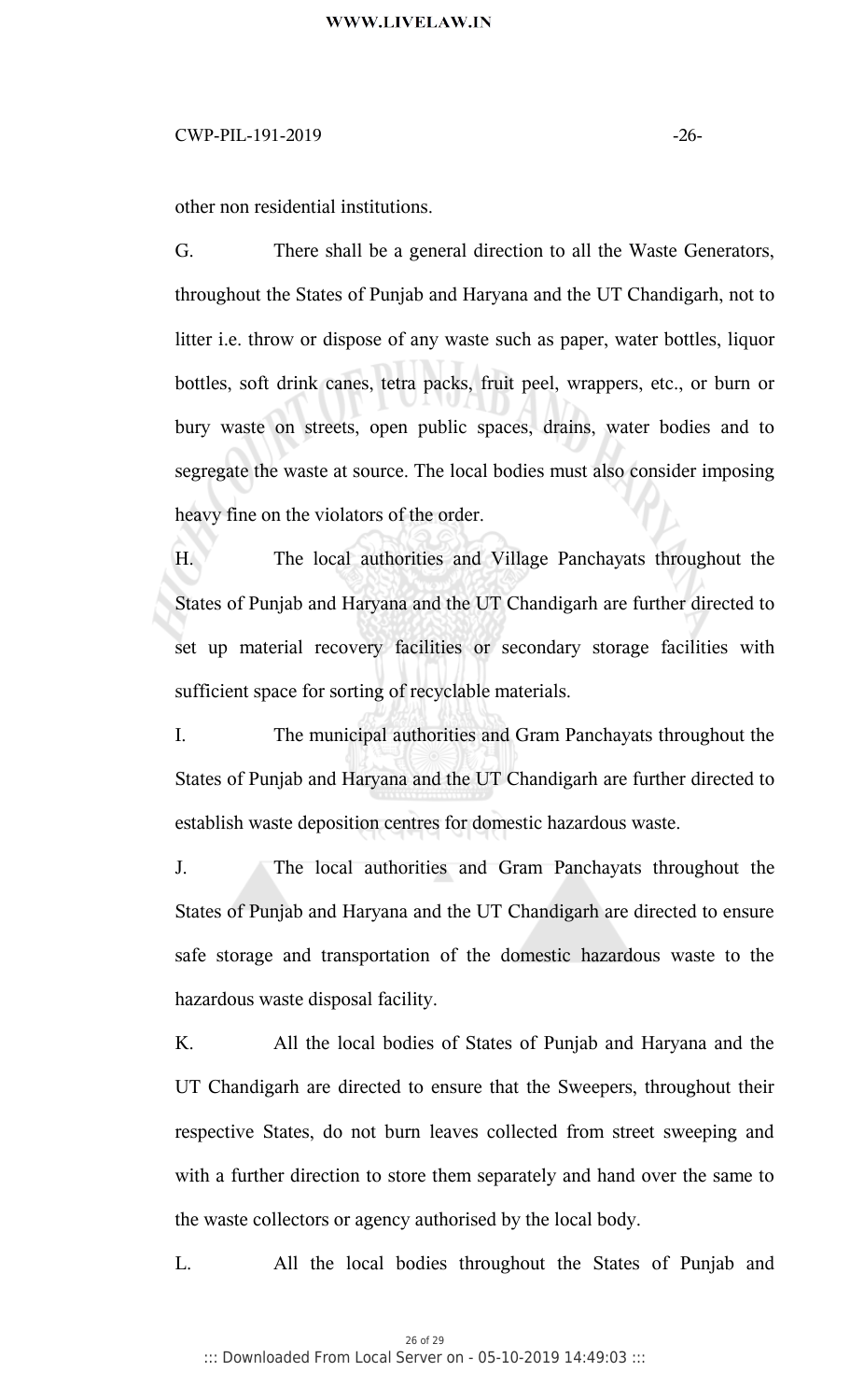### $CWP-PIL-191-2019$   $-27-$

Haryana and the UT Chandigarh are directed to transport segregated biodegradable waste to the processing facilities like compost plant, biomethanation plant. They are further directed to transport non-biodegradable waste to the respective processing facilities.

M. All the local bodies throughout the States of Punjab and Haryana and the UT Chandigarh are hereby directed to construct, operate and maintain the solid waste processing facilities either individually or through any agency within six months.

N. All the local bodies throughout the States of Punjab and Haryana and the UT Chandigarh are directed to construct, operate and maintain the sanitary landfills as per the norms laid down in Schedule-I of the Rules of 2016.

O. The Principal Secretary(s), Urban Development Department, Gram Panchayat and Rural Development are directed to create public awareness through information, education and communication campaign and educate the waste generators by educating the citizens (i) not to litter (ii) minimise generation of waste (iii) reuse the waste to the extent possible (iv) practice segregation of waste into bio-degradable, non-biodegradable (v) practice home composting, vermin-composting (vi) wrap securely used sanitary waste as and when generated in the pouches provided by the brand owners (vii) storage of segregated waste at source in different bins. The general public be also directed to hand over segregated waste to the waste pickers, waste collectors, recyclers or waste collection agencies.

P. All the local bodies throughout the States of Punjab and Haryana and the UT Chandigarh are directed to put suitable hoardings at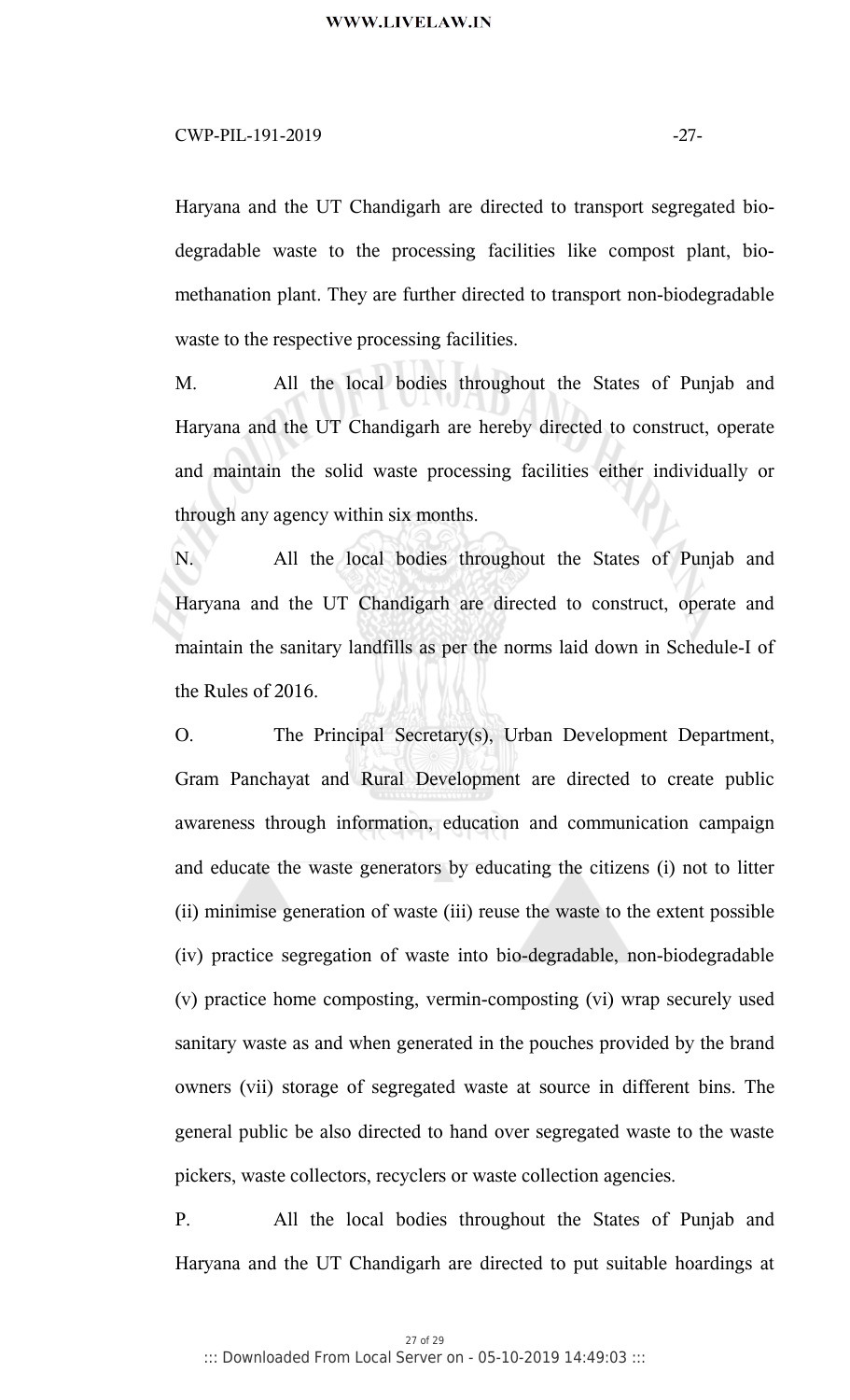# WWW.LIVELAW.IN

### $CWP-PIL-191-2019$   $-28-$

tourist destinations to appraise local as well as tourists not to dispose of any waste such as paper, water bottles, liquor bottles, soft drink canes, tetra packs etc. on the streets or into water bodies or down the hills.

Q. All the municipal authorities, throughout the States of Punjab and Haryana and the UT Chandigarh are directed to ensure that the bio medical waste is disposed of strictly as per the provisions of Bio Medical Waste Management Rules, 2016. The authorities mentioned in these rules shall be personally responsible for following the mandate of Rules in letter and spirit, failing which contempt proceedings may be initiated against them.

R. There shall also be a direction to all the municipal authorities throughout the States of Punjab and Haryana and the UT Chandigarh to ensure that there is no mixing of bio-medical waste with other municipal solid waste.

S. The State Governments of Punjab and Haryana and the UT Chandigarh are directed to ensure that the Municipal Corporations and Municipal bodies frame suitable bye-laws to prohibit the ugly practice of pasting posters/pamphlets on the government/public properties including walls, religious places, educational institutions, offices, sign boards, signage etc., within a period of three months from today.

T. It is also made clear that in order to make the cities livable, all the Municipal Commissioners, Additional Commissioners, Deputy Commissioners, Executive Officers, Elected Members of the Municipalities, Municipal Corporations and Panchayati Raj Institutions throughout the States of Punjab and Haryana and the UT Chandigarh would be personally